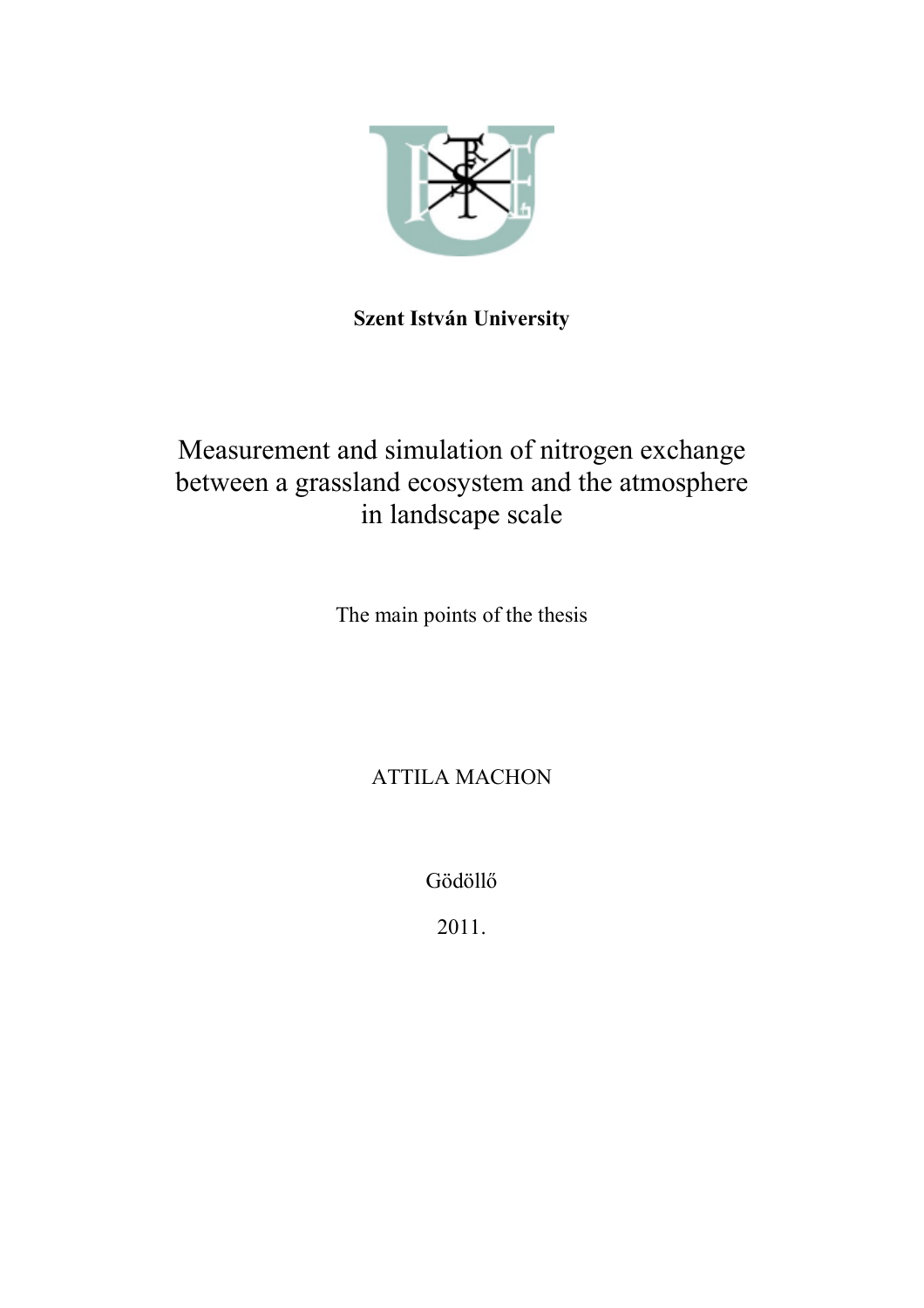| Ph.D. school:       | School of Biological Sciences                                                                                                                                                         |
|---------------------|---------------------------------------------------------------------------------------------------------------------------------------------------------------------------------------|
| Discipline:         | Biological sciences                                                                                                                                                                   |
| Leader:             | PROF. DR. GÁBOR BAKONYI D.Sc.<br>Head of Institute<br>Institute of Zoology<br><b>Faculty of Agricultural and Environmental</b><br>Sciences<br>Szent István University                 |
| <b>Supervisors:</b> | DR. LÁSZLÓ HORVÁTH D.Sc.<br>Principal councillor<br>Hungarian Meteorological Service                                                                                                  |
|                     | PROF. DR. ZOLTÁN TUBA D.Sc.†<br>Head of Institute<br>Institute of Botany and Ecophysiology<br><b>Faculty of Agricultural and Environmental</b><br>Sciences<br>Szent István University |

................................................... ...................................................

Confirmation of Head of Ph.D. School

Confirmation of Supervisor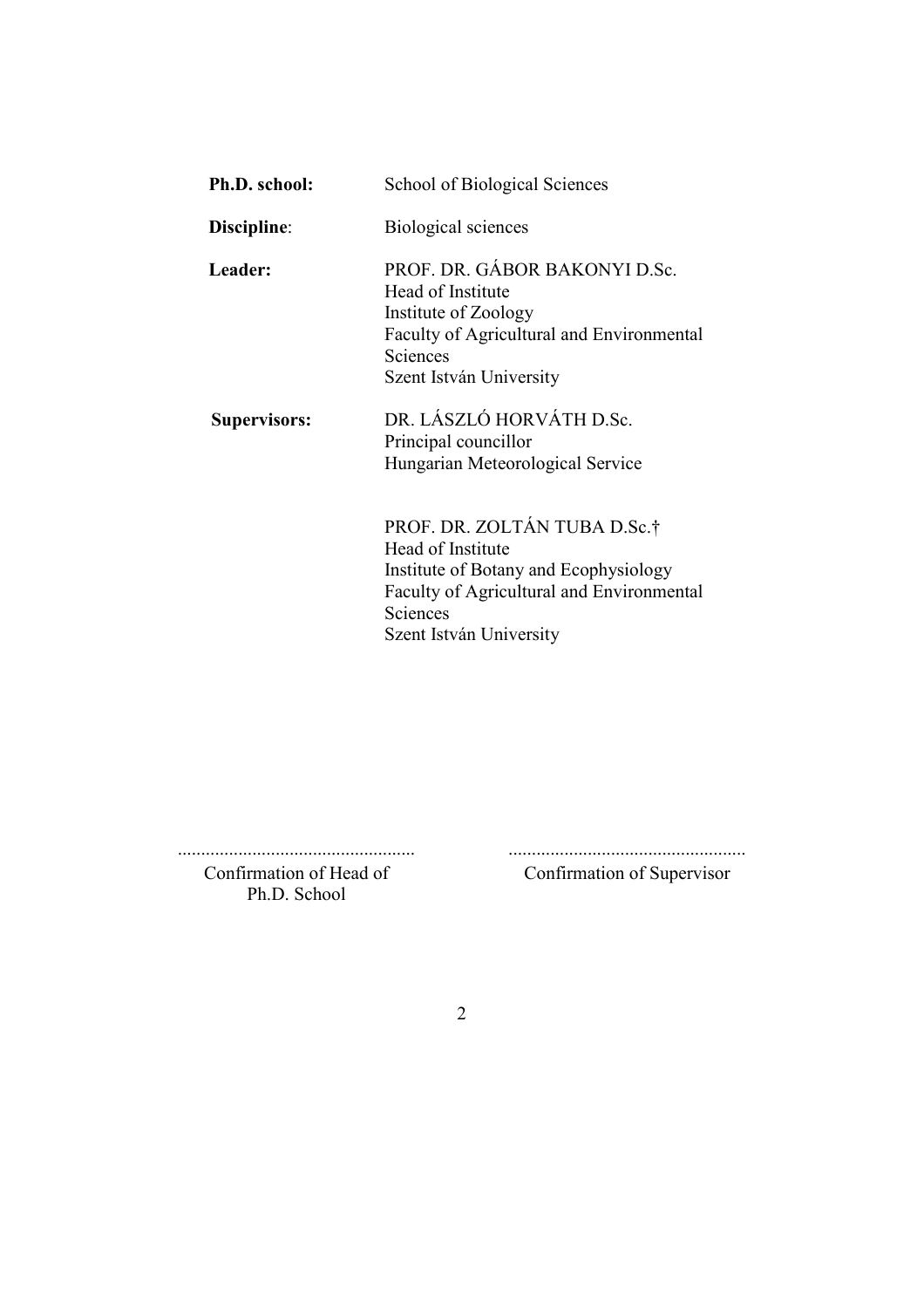## THE BACKGROUND AND AIMS OF THE WORK

Among the elements the nitrogen has one of the most complex biogeochemical cycles; for this reason many transformation processes and factors influencing the N cycle are not completely explored yet. There are some synthesis studies of N-cycles on global scale, nevertheless the uncertainty in estimation of N balance and emissions of biomes remains high because the number of available, appropriate (both lab and field) measurements are relatively sparse. The nitrogen cycle is largely influenced by (not always known) effects of anthropogenic activity, that have impact on concentration, distribution and flux of different reduced and oxidised N-species through affecting the atmospheric chemical processes, as well as metabolic processes of animals, plants and a large variety of microorganisms.

Recently, in evaluation of environmental conditions, balance studies were also published for Hungary beside the simple concentration survey. The trace gas exchange within surface − biosphere − atmosphere system strongly depends on meteorological conditions, concentrations as well as on characteristics of ecosystem and on soil physical, chemical and biological properties. For this reason the investigation of exchange processes above different ecosystems are important and necessary.

The nitrogen budget of the non-intensively managed ecosystems is dominantly determined by the atmosphere − surface exchange processes. For non-fertilized grasslands, the atmospheric deposition is the main source of the nitrogen, but we have to consider the N-fixation by legumes. On the other hand a significant amount of nitrogen compounds is emitted by the biosphere. For various compounds (e.g. ammonia) the exchange is bidirectional, and the sum of deposition and emission rates is the so-called net flux.

The N emission occurs partly from soil and through stomata of plants. In the soil the nitrogen has different forms with large-scale of oxidation number from ammonium  $(-3)$  to nitrate  $(+5)$ . The nitrification and denitrification processes fundamentally affect the soil nitrogen balance, because these processes are producing intermediate gases as nitric oxide (NO), nitrous oxide  $(N<sub>2</sub>O)$  and elemental nitrogen  $(N<sub>2</sub>)$ , which can emitted into the atmosphere.

The biosphere may emit nitrogen compounds also by the vegetation, dominantly as ammonia gas (NH3). (Ammonia emission from soils can be observed only for alkaline soils.) The role of ammonia gas in the troposphere, in nitrogen load and in nutrients supply of the ecological systems is well known.

Some of nitrogen compounds have only negative flux (deposition) from atmosphere to the ecosystems, soil and vegetation do not emit them e.g.: nitrogen dioxide, nitric acid (vapour), and ammonium and nitrate particles in fine and coarse mode. Atmospheric gases and particles are deposited by two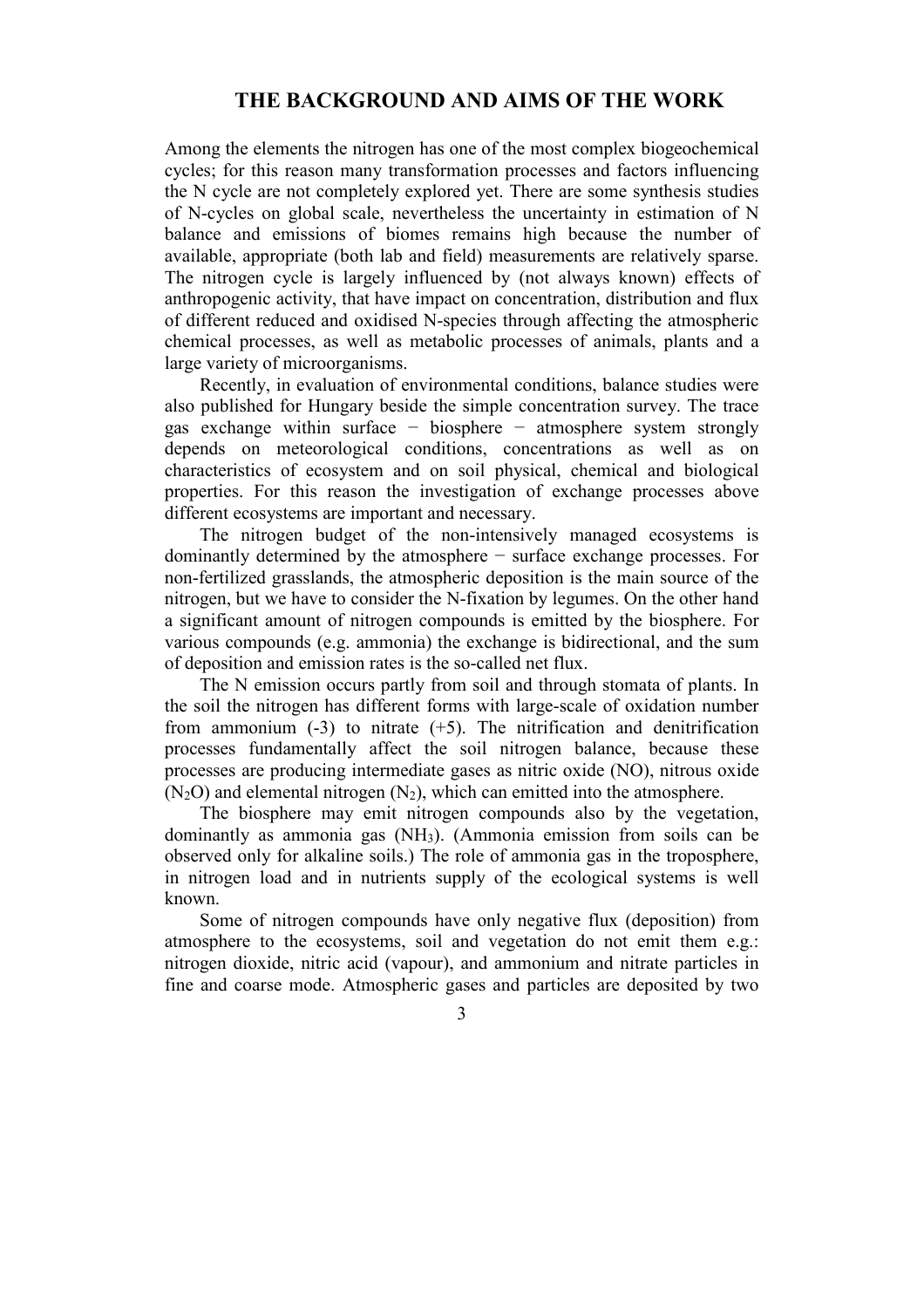ways to the surfaces, partly by precipitation (wet deposition) during the cloud formation and by above cloud scavenging, partly by turbulent flux onto the plant and soil surface (dry deposition). In general, the rates of the dry and wet deposition rates are in the same magnitude.

Above mentioned processes and components determine the surfaceatmosphere N-budget of grassland ecosystems. Human activities (both directly and indirectly) may modify the natural N-cycle. Atmospheric lifetime of various N-compounds differs in a large scale − from hour to hundred years − and their environmental impact ranges from local direct damage to climate change.

It is essential to monitor these changes and to determine the rate of pollutant emissions and the harmful effects in current and future context. Although our knowledge is quite comprehensive concerning to these processes there are some uncertainties still remained. Several European research programs (e.g. GRAMINAE, GreenGrass, NOFRETETE and NitroEurope) have been dealing with the nitrogen turnover of various terrestrial ecosystems.

#### Aims of the study

So far, many nitrogen flux measurements were carried out by different scientific communities from different points of view (e.g., air pollution, greenhouse effect, water pollution, nutrient load etc.), while the number of total N-balance estimations in landscape scale involving all major sources and sinks in total N-flux is sparse.

For detailed investigation the biosphere − atmosphere exchange of different N compounds, including plot measurements over different types of ecosystems and for modelling of N fluxes from plot to continental scale, an EU Framework  $6<sup>th</sup>$  Integrated Project (NitroEurope) was started in 2006, coordinating the N-researchers across Europe. One of the grassland stations with intensive measurement program of the NitroEurope network was established in central Hungary (Bugacpuszta).

The objective of this work was to investigate the nitrogen exchange between atmosphere and grassland ecosystem and its dependence on climatic conditions, and focusing on links with reactive trace gas emissions and Ndepositions, and on the possible feedbacks to soil/vegetation dynamics. In the present Ph.D. work my task was to determine the N-balance between the atmosphere and a semi-natural grassland in a semi-arid continental climate representative for the Hungarian Great Plain, in central Hungary, based on (i) measurements of deposition and emission processes and (ii) using DNDC (DeNitrification DeComposition) model to estimate soil fluxes of N- gases. This work summarizes the results of the five year measurements record and modelling of the N balance, taking into account all the significant N forms.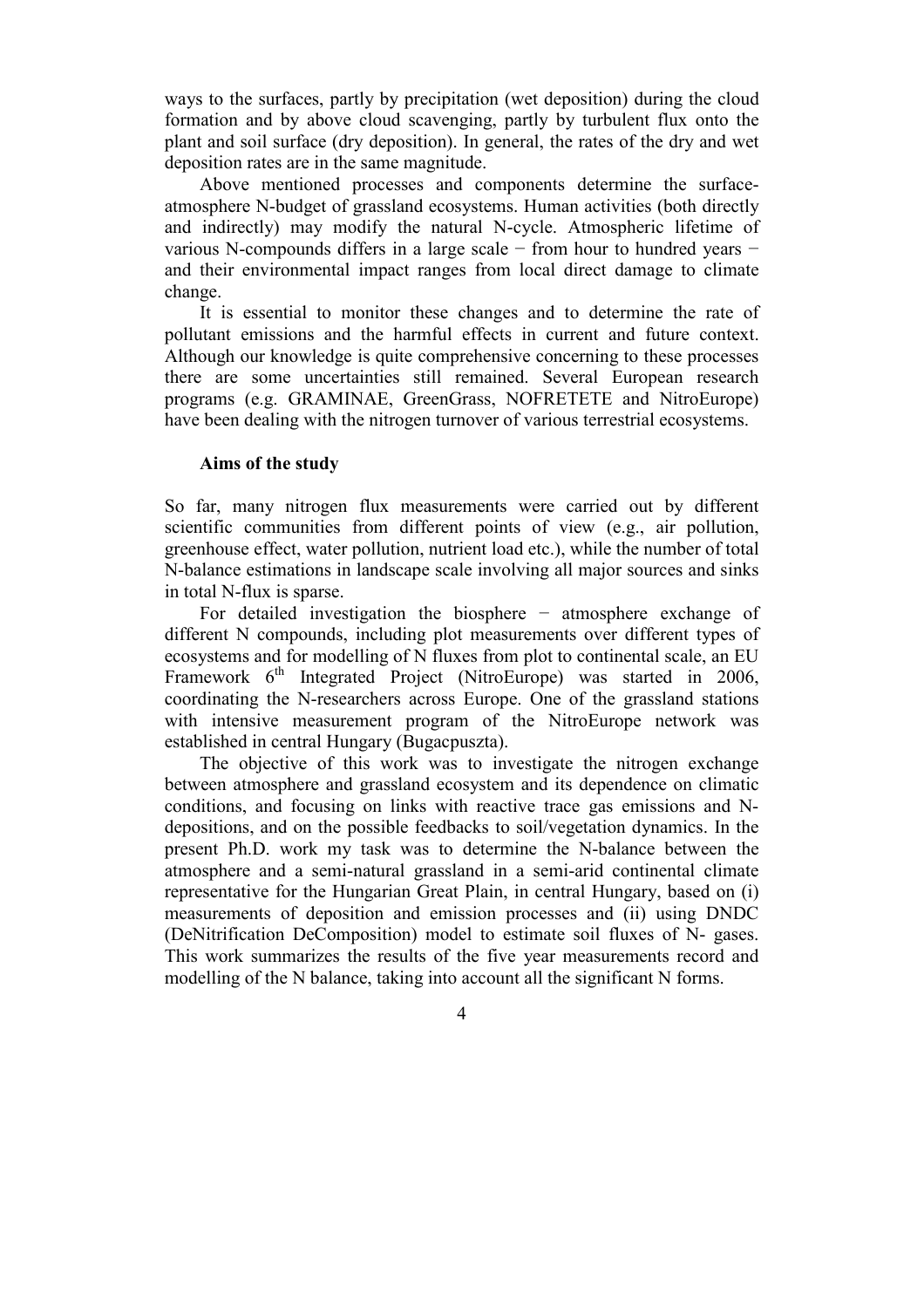## MATERIALS AND METHODS

#### Sites of investigations

The selected semi-natural semi-arid sandy grassland site (Bugacpuszta) is considered to be one of the most characteristic landscape types in Hungary. The station is located in the Kiskunság National Park in the Hungarian Great Plain, between the rivers Danube and Tisza. Co-ordinates are 46.69°N, 19.60°E, elevation 113 m above sea level. The climate of the region is semiarid temperate continental; average yearly precipitation (1989–2006) is 550 mm. Mean annual temperature in this region is 10.7 °C. The soil is a Chernozem-type sandy soil. The vegetation is semi-arid sandy grassland (Cynodonti Festucetum pseudovinae) dominated by Festuca pseudovina, Carex stenophylla, Salvia pratensis and Cynodon dactylon. The climatic conditions, flora and fauna of the region differ from those in most other European lands. Local plant and animal species have evolved (with extraordinary strategies to survive the sweltering heat and tormenting drought), creating endemic species or subspecies (e.g. Hungarian Grey Cattle). For this reason, the area is a nature reserve and management is not allowed. The plant association is sensitive to disturbances, and the only grazing is by a herd of the ancient Grey Cattle breed (at an average grazing pressure of 0.5–0.8 stock  $ha^{-1}$  during the growing season), which has gone on for centuries in dynamic equilibrium with the grass ecosystem.

#### Description of Denitrification-Decomposition (DNDC) model

A widely used process-based biogeochemical model, DNDC was used to calculate soil fluxes of some N forms (NH<sub>3</sub> and N<sub>2</sub>) that are difficult to estimate by field or laboratory measurements. The DNDC model estimates soil fluxes of all important N compounds including  $NO$  and  $N<sub>2</sub>O$ . The model treats nitrogen inputs from atmospheric deposition, fertilizer use and nitrogen fixation and represents soil (in)organic turnover to enable calculation of leaching of nitrogen as well as gas emissions. The model requires many input parameters, including ecological drivers (soil properties, meteorological dataset and farming management), to simulate trace gas fluxes due to the soil climate, and soil processes such as denitrification, nitrification, mineralization, etc. For parameterization and validation of the model, the site-specific soil information (texture, pH, clay fraction, organic C content, bulk density, etc.) was provided by the Research Institute for Soil Science and Agricultural Chemistry (RISSAC) of the Hungarian Academy of Science (HAS) and partly gained by field observations (micrometeorological and botanical dataset) by Szent István University (SzIU). The model consists of two components. The first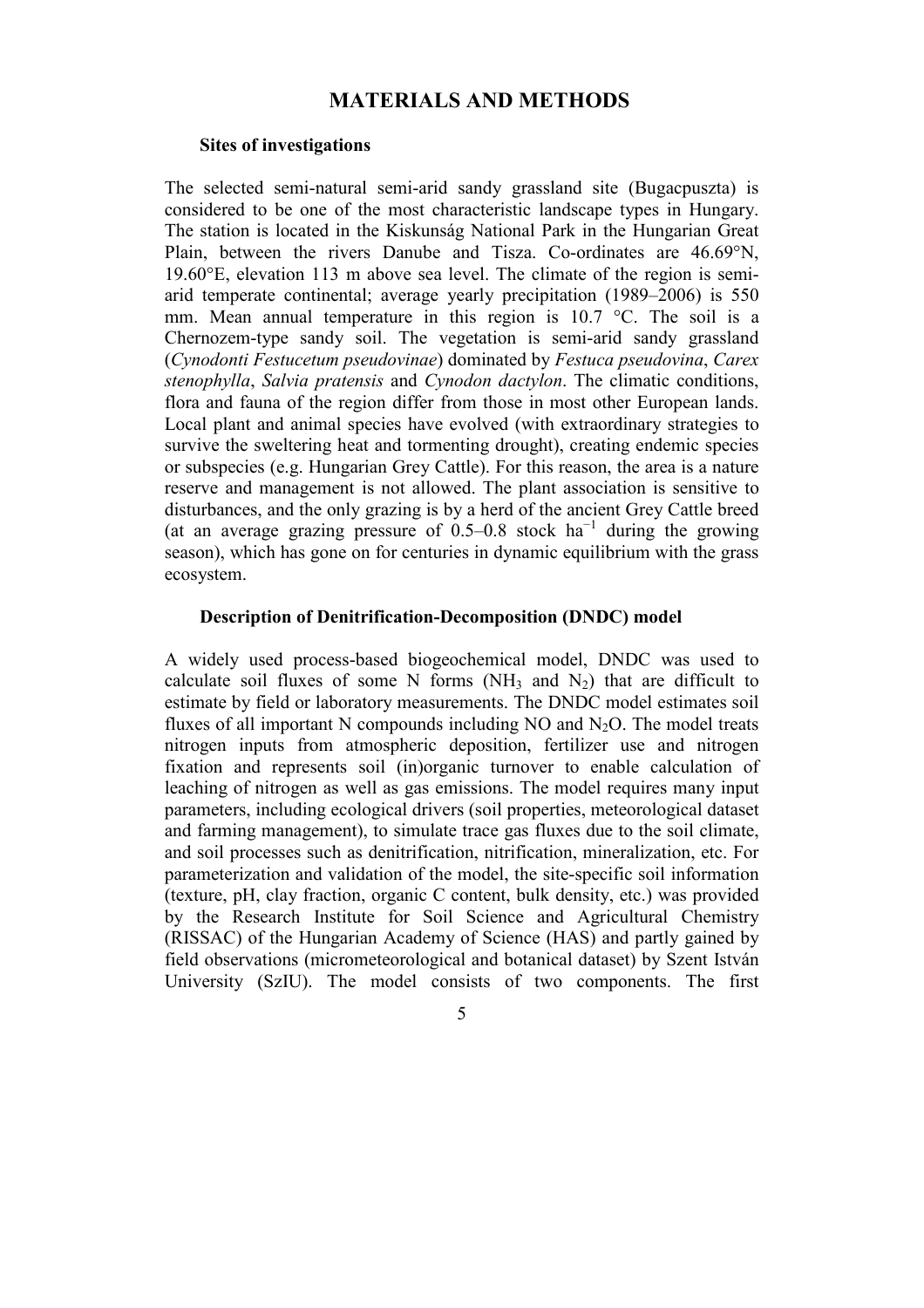component, consisting of the soil climate, crop growth and decomposition submodels, predicts soil temperature, moisture, pH, redox potential (Eh) and substrate concentration profiles driven by ecological drivers (e.g., climate, soil, vegetation and anthropogenic activity). The second component, consisting of the nitrification, denitrification and fermentation sub-models, predicts NO,  $N_2O$ ,  $N_2$ ,  $CH_4$  and  $NH_3$  fluxes based on the modelled soil environmental factors. Classical laws of physics, chemistry and biology, as well as empirical equations generated from laboratory studies, have been employed in the model to parameterize each specific geochemical or biochemical reaction. The entire model forms a bridge between C and N biogeochemical cycles and the basic ecological drivers. The entire model is driven by four major ecological drivers, namely climate, soil physical properties, vegetation, and anthropogenic activities. Sensitivity analyses were also taken to identify which input parameters in the model are mainly responsible for the majority of soil emission change.

#### Determination of the dry nitrogen deposition based on inferential method

Concentrations of NH<sub>3</sub> gas, HNO<sub>3</sub> vapour and NH<sub>4</sub><sup>+</sup> and NO<sub>3</sub><sup>-</sup> particles were measured at 5 m height by daily 24-hour samplings by the three-stage filter pack method (NILU – Norwegian Institute for Air Research – type, applied in the European Monitoring and Evaluation Programme, EMEP network) followed by ion chromatography (nitrate, nitric acid) and spectrophotometry (indophenol-blue method for ammonium and ammonia). The minimum detection limit (MDL) is 0.1  $\mu$ g N m<sup>-3</sup> for all components. The precision (bulk relative error) of sampling and measurements was around 10%.

Dry deposition fluxes of  $NO<sub>2</sub>$  and  $NH<sub>3</sub>$  gases,  $HNO<sub>3</sub>$  vapour and  $NH<sub>4</sub><sup>+</sup>$  and NO<sub>3</sub><sup>-</sup> particles were determined by the inferential method. Dry deposition velocities for different N-compounds onto grass surface, used in the inferential method, were compiled from the literature. Ammonia net deposition (excluding soil emission) was calculated by deposition velocity figures measured above a Hungarian grassland site with similar climate and vegetation/soil characteristics. The slow deposition velocity of  $NO<sub>2</sub>$  above grass differs between different sites, depends on climate, has annual and diurnal variations and varies between 0.4 and 2.8 mm  $s^{-1}$ . We adopted and used a yearly average deposition velocity (1.35 mm s<sup>-1</sup>), calculated from literature data for calculation of the dry flux of  $NO<sub>2</sub>$ . The dry deposition velocity for  $HNO<sub>3</sub>$  has been determined previously for a semi-natural grass surface similar to Bugacpuszta. Though there are some differences between species composition, Festuca pseudovina dominates at both sites. There are a limited number of estimates for deposition velocities of ammonium and nitrate particles in the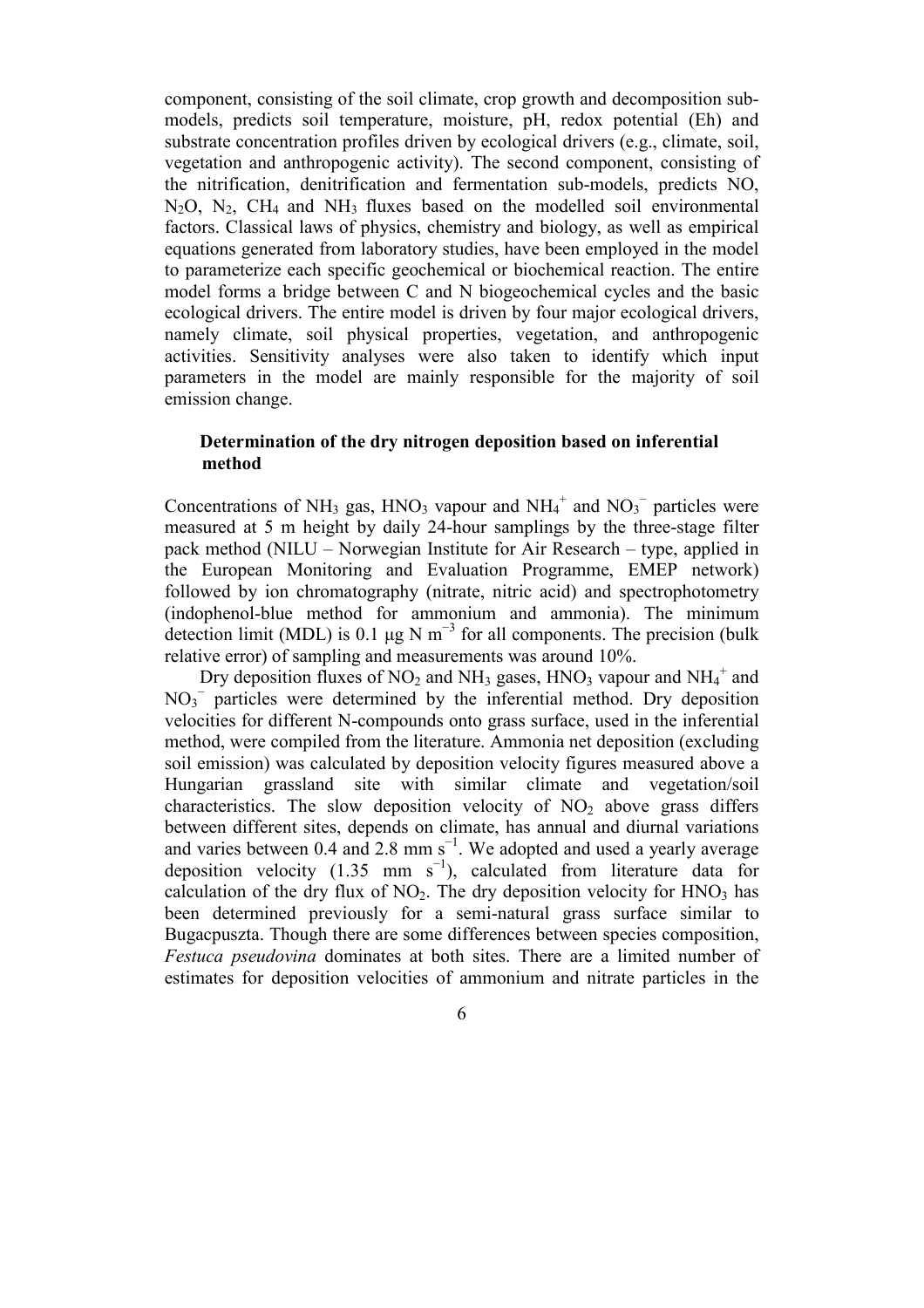literature. Because deposition velocity depends on the size of particles, mean particle diameter is a good approximation for estimation of  $v_d$ . Only a few data are available in Hungary for the nitrate and ammonium particle size distribution. The mean mass diameter of the nitrate particles can be found in the coarse particle fraction  $(d>2.5 \mu m)$ , while the ammonium particles are mostly in the fine particle fraction  $(d<2.5 \text{ }\mu\text{m})$ . As the rate of sedimentation (deposition by gravitation) is proportional to the size, the nitrate has a larger deposition velocity than ammonium.

#### Determination of the wet nitrogen deposition

The wet deposition flux of nitrate and ammonium ions was determined from the concentrations (c) measured in wet-only, daily precipitation samples. Concentrations of ammonium and nitrate ions were determined by ion chromatography and spectrophotometry (indophenol-blue method), respectively. Minimum detection limit (MDL) was  $0.05$  mg N  $l^{-1}$  for both ions. Precision (relative error) of these methods was below 5%. The calculated bulk error of precipitation sampling and concentration measurements was around 10%.

### Measurement of atmospheric ammonia gas, nitric acid vapour and ammonium, nitrate aerosol concentrations with DELTA denuder method

DELTA (DEnuder for Long Term Atmospheric sampling) denuder – what we used for the first time in our country  $-$  a relatively new, low-cost sampling system, which was originally developed for long-term sampling of NH<sub>3</sub> and  $NH_4^+$ , but it is also suitable for sampling acid gases (HNO<sub>3</sub>, HNO<sub>2</sub>, HCl, SO<sub>2</sub>) and particulate aerosol  $(NO_3, NO_2, Cl, SO_4^2$  content). Denuder sampling is based on a glass denuder train. The laminar air flow goes through the first denuder tube, where the inner wall of glass is coated with citric acid. The NH<sub>3</sub> is adsorbed on the acidic wall of tube, while aerosol particles pass through the denuder tube due to their inertial mass, and are adsorbed in the surface of a specific back-up aerosol filter. Ammonia and ammonium aerosol separation is achieved by the role that the gas diffusion to the wall is more effective than that of particles. The acidic gases such as  $HNO<sub>3</sub>$  were collected by a second alkaline  $(K_2CO_3)$  coated denuder in line. The sampling flow rate was between 0.3 to 0.4 L min<sup>-1</sup>, measured by a high-sensitivity gas meter. The advantage of this method (in contrast with the NILU three-stage filter sampling method) is that the  $NH<sub>4</sub>NO<sub>3</sub>$  dissociation caused by the pressure drop on the aerosol prefilter is negligible eliminating both ammonium loss from pre-filter and artefact ammonia on the following, second filter used for sampling of NH3.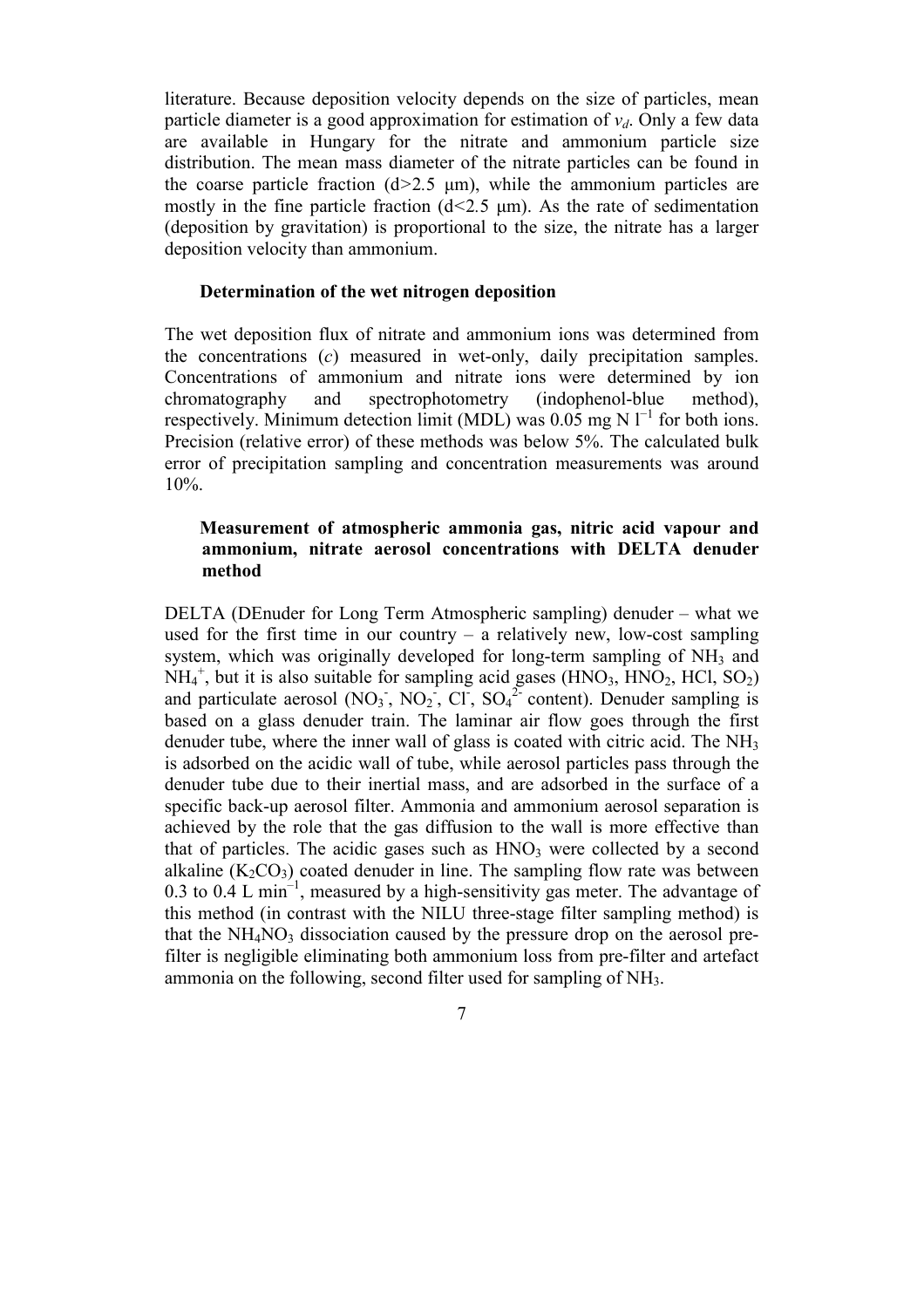#### Soil nitrous oxide flux measurements by static chambers

The static chamber method was used to determine the soil  $N_2O$  emission. The N<sub>2</sub>O soil flux was determined based on weekly sampling by eight static chambers (height 5 cm, area  $2,500 \text{ cm}^2$ ). Collars for the chambers were placed approximately 1 m apart along a 10 m transect. These rims were left in situ for the duration of the experiment in order to avoid the high emission peaks frequently observed due to installation disturbance effects. The rims were pushed 4 cm into the soil and were covered by the chamber body only during the 30-minute periods when samples were taken, allowing normal light and precipitation exposure at all other times. Rims were installed to avoid the enclosure of tall plants; short grass within the rim area was not clipped before sampling. Sampling duration was optimized to 30 minutes to eliminate the effect of non-linearity caused by saturation effect. Several pilot measurements justified the linearity of concentration changes in the static chambers above the sandy soil in the first 30 minutes of the enclosure period. Therefore samples were taken at  $t=0$  and 30 minutes after closure of the chambers by syringe into evacuated vials. Linearity tests were repeated once per month. Concentration changes were determined with a HP 5890 II gas chromatograph (Waldbronn, Germany) equipped with a HP-PlotQ column, and electron capture detector (GC-ECD). Calibration and reference gases were provided by Scott and Messer companies (Boulder, CO, USA). Precision and detection limit of concentration measurements were estimated as follows. According to statistical analysis, the non-systematic bulk error (CV, coefficient of variation) of sampling and analysis, estimated using parallel sampling, was always below 10%. CV was determined using at least 10 samples at the start of sampling  $(t=0)$ . Because samples were taken immediately after closure, concentrations are close to the relatively constant atmospheric background values (320 ppb). The typical CV, during frequent checks of precision, ranges between 4 and 6%. The detection limit was determined taking into account a minimum 10% change in concentration during sampling from the initial background values. According to this criterion, the calculated detection limit of fluxes is 1.3  $\mu$ g N m<sup>-2</sup> h<sup>-1</sup>.

#### Soil nitric oxide flux measurements by dynamic chambers

Soil emissions of NO were determined by the dynamic chamber method. Two parallel dynamic chambers (height  $5 \text{ cm}$ , area 200 cm<sup>2</sup>) were used continuously, being moved over 12 different permanent collars in the soil. After a week, chambers were moved over the next two rims, allowing the previous measuring plots to recover. Grass inside the closed chamber was affected by the lack of light and rain for 1 week. Overall, there was no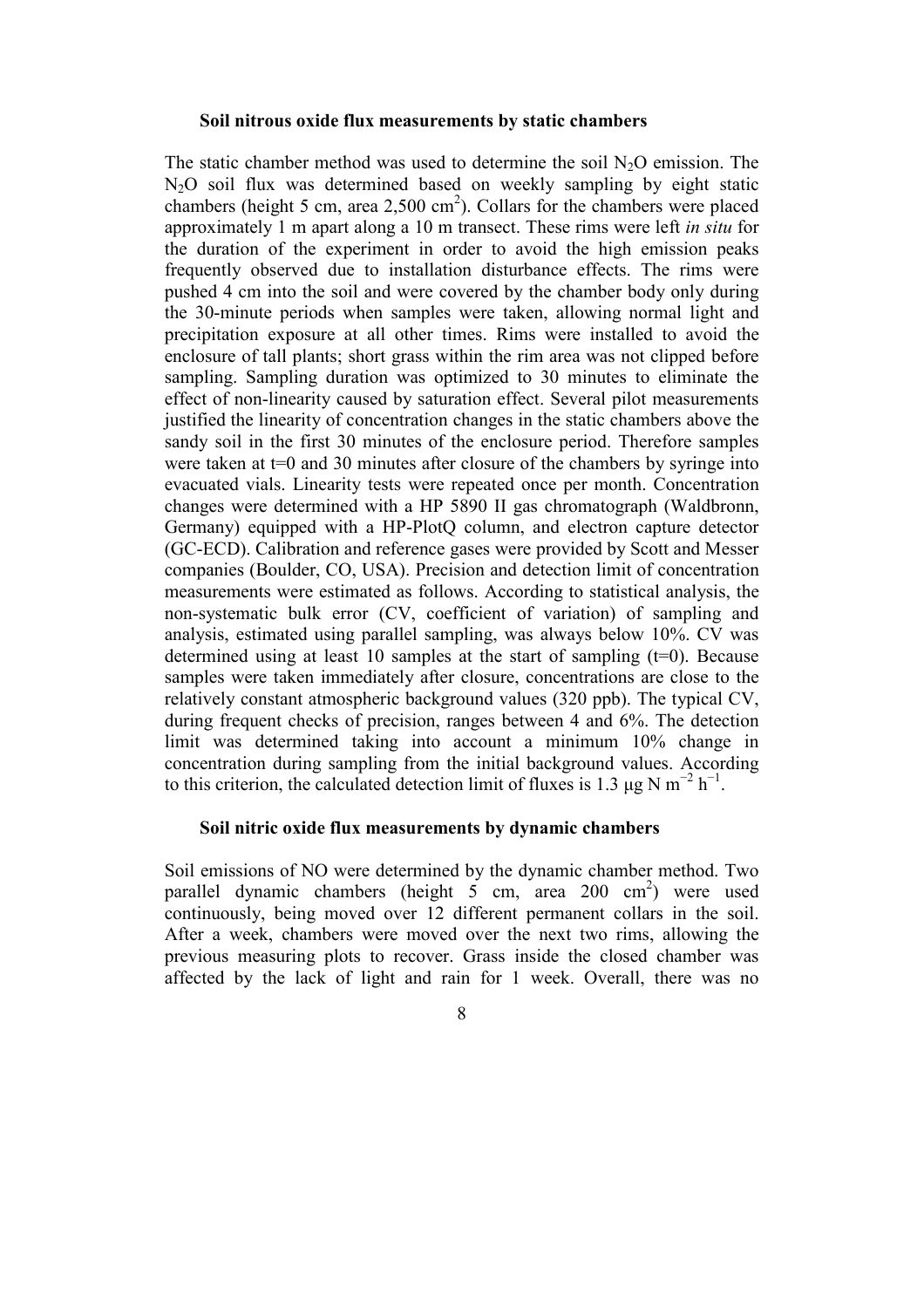systematic increase or decrease in NO flux during the continuous enclosure for a week at the same plots. Therefore, it was assumed that this long closure did not greatly influence the soil nitrification processes. After opening the chambers, there was a 5-week period for soil and vegetation to recover. In the calculation of soil flux, the effect of fast chemical reaction between ozone and nitric oxide was taken into account. HORIBA gas monitors (APNA 350 using molybdenum converter and APOA 350) were used to detect the concentration of NO and  $O_3$  leaving the chambers, respectively. The detection limit of the measurements was 0.4 ppb. The precision of the  $NO/NO<sub>x</sub>$  monitor was tested by calibration gases with mixing ratios of 1 and 10 ppb. The measured coefficients of variation were 5.3 and 1.5% for NO and  $NO<sub>x</sub>$ , respectively. Because the average mixing ratio during the flux measurements lays between these two figures, our estimated coefficient of variation ranged between 1 and 5%. The overall precision of measurement was around 10%, taking into account the error interval for NO calibration gas provided by the manufacturer. The ozone monitor was calibrated in the central reference laboratory. Calculated precision at the mean atmospheric level (320 ppb) was 2%. Fiveminute concentration averages were recorded. Flow rate of the air through the dynamic chamber was 1.5 liters minute−1. Due to the short residence time and the steady-state conditions, the rapid chemical gas phase reaction of nitric oxide and ozone,  $NO + O_3 \rightarrow NO_2 + O_2$ , was taken into account. The photolysis rate of  $NO<sub>2</sub>$  inside the dark chambers was estimated to be zero. According to our measurements wall effect was negligible because of the relatively short residence time (40 s) of the gas mixture in the chamber. The inlet for concentration measurement of  $NO<sub>2</sub>$  was fixed at 3.5 m above the surface. The ambient air was sucked to a HORIBA (APNA 350) gas monitor through a Teflon tube.

#### RESULTS

#### Soil emissions influenced by soil temperature

The NO and  $N_2O$  soil emissions as consequence of nitrification and denitrification are, like all biological processes, influenced by temperature and correlate with the soil temperature as many studies discussed before but sometimes the correlation remains poor or understandable. With increasing soil temperature the NO flux increases faster than  $N_2O$  up to  $20^{\circ}$ C; until the role of other factors (e.g. water stress, nutrient supply and these complex processes linked to heat stress) will determine the magnitude of metabolism. The relatively high soil  $N_2O$  flux under  $5^{\circ}C$  could be the reason of thawing period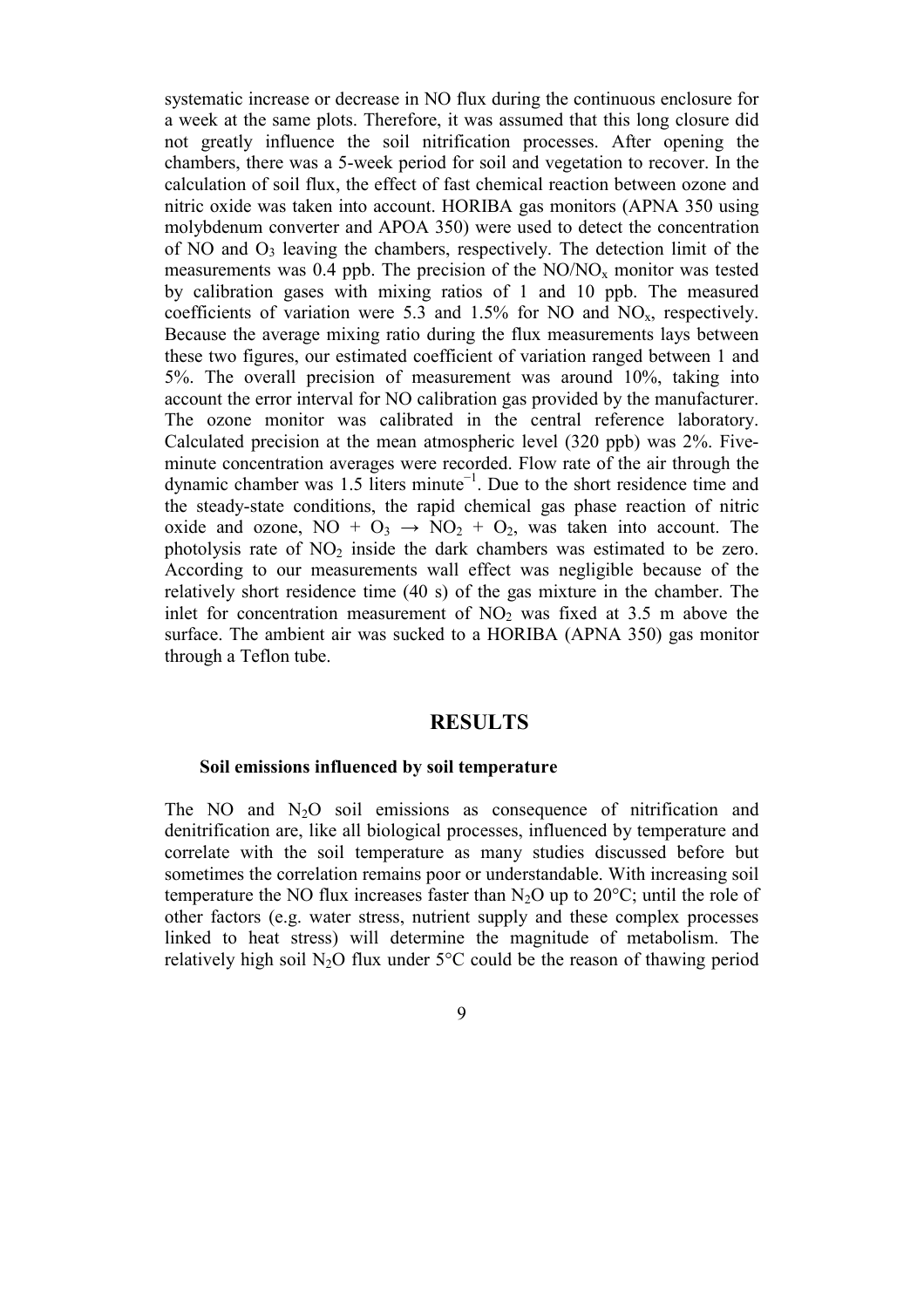after 2-3 month wintertime which resulting in high emission peaks for a few days even at low soil temperature.

It should be noted that the soil temperature cannot explain all of the variations of the soil fluxes. It seems to be more likely that soil temperature usually generate short-term variations of the trace gas exchange, whereas the magnitude of the biogenic emission is predominantly influenced by soil wetness, and other factors.

#### Soil emissions influenced by soil wetness

The optimum soil wetness for NO and  $N<sub>2</sub>O$  is ranged around 20-30% and 40-50%, respectively for this sandy soil. The optimum water field pore space (WFPS) content is reached only in 2010 for  $N_2O$ . High water content (WFPS > 70%) was rarely observed so the dependence of N-gas production on soil humidity is incomplete, but we expect (according to earlier studies) that emissions of both gases are continuously suppressed with higher WFPS content. During summer season the microbial productivity is elevated (mineralization, nitrification, immobilization, decomposition etc.) but denitrification  $(N<sub>2</sub>O)$  production) is suppressed when the WFPS is low. In dormant period, despite the higher WFPS the activity of microbial community is decreasing; parallel with soil temperature decrease, resulting in low  $N<sub>2</sub>O$ production. Changes in seasonality, distribution and frequency of precipitation and the total amount of rainfall may impact greatly on the nitrogen exchange of this ecosystem, resulting in switch between  $N_2O$  and  $NO$  production (determined by soil processes). Both seasonal and long-term nitrogen exchange of this ecosystem is therefore linked to the soil water content (due to rainfall regime) and soil temperature.

A Dutch research team studied our soils by the incubation technique using isotope tracers of oxygen and nitrogen, when O-exchange between water and intermediate forms of the N-transformations were measured. By this novel approach they showed that nitrifier denitrification (nitrite reduction by ammonia oxidizers) can be a contributor for the majority of  $N_2O$  production at Bugacpuszta site, thus  $N_2O$  can be produced at lower water content – this phenomenon may explain the secondary higher emission on low (20-30%) WFPS. This biochemical pathway also demonstrates that pH may be the major factor determining nitrifier-induced  $N_2O$  production and community of micro organism may not be the key driver in different pathways of  $N_2O$  formation. By this methodology it was also observed that water is effectively the main oxygen source (instead  $O_2$  as it was assumed earlier) in N<sub>2</sub>O formation and possibly for formation of other nitrogen oxides in some European soil samples including Bugacpuszta. The O isotopic measurement of  $N_2O$  showed that in Bugacpuszta the soil  $NH_4^+$  can be the N source (and does not necessarily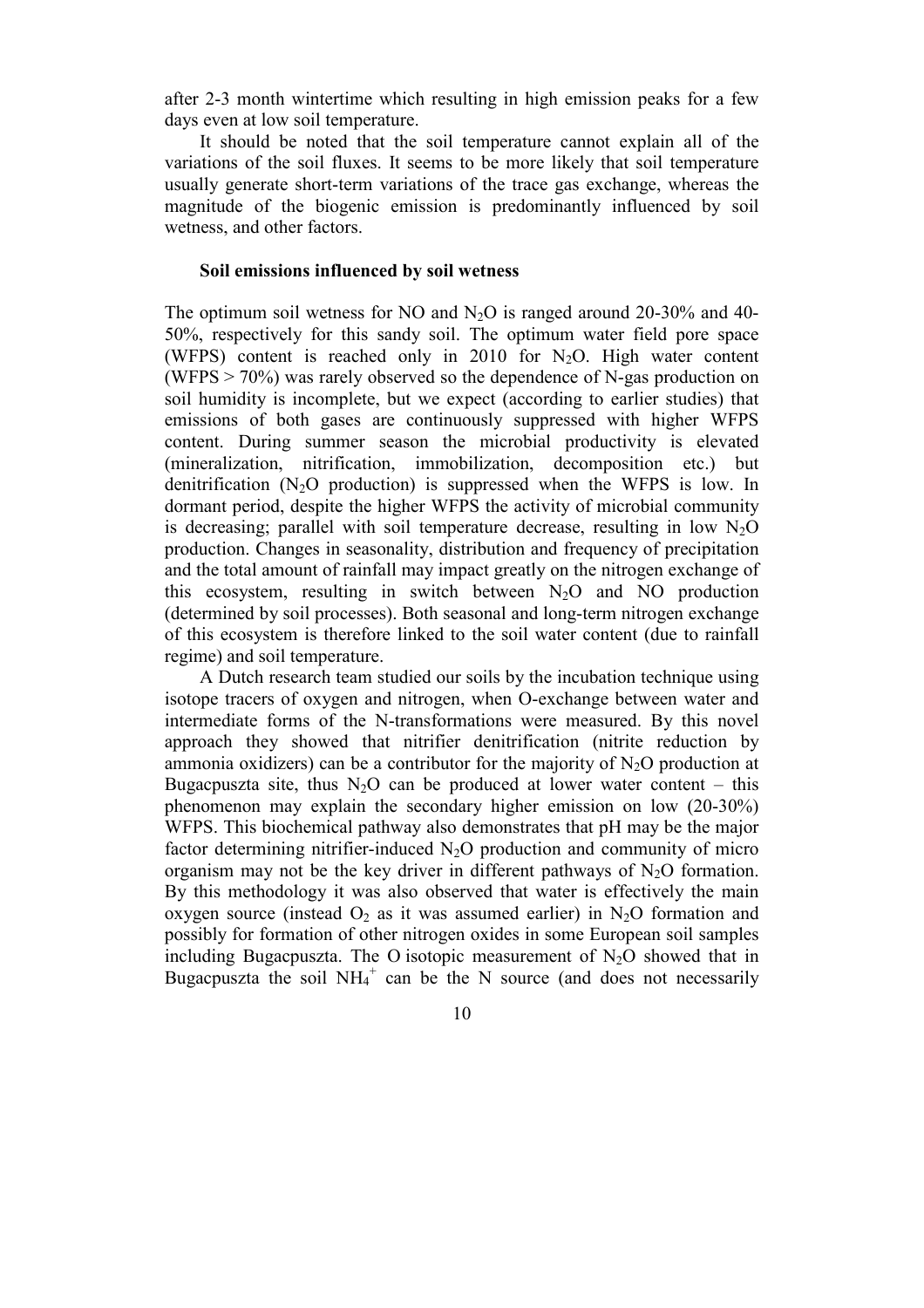reflect that  $NO_3^-$  is functioning as a substrate) in N<sub>2</sub>O formation though the nitrifier denitrification as an alternative pathway of metabolism of microorganism.

#### Fluxes of nitrogen components and the N budget

According to the results, the annual precipitation amount in 2007 and 2009 was significantly lower and in 2010 it was two times higher than long term mean. The deficit in the yearly precipitation mainly occurred during July in the vegetation period of 2006-2009 resulting in less biomass production, because the drought and the main growing period coincide. At the same time the lack of precipitation affects the N-cycle through the missing wet deposited N, by the reduced plant uptake, and other soil processes, by water stress etc. In 2007 the annual mean temperature has increased by 1°C associated with mild winter (soil frost was not often occurred) and less number of rain events were observed. In 2008 the amount of precipitation reached the regular level, but the annual mean temperature remained 1°C higher as in 2007. The year of 2010 extra precipitated (one of the most wetted in the last 100 years) and differs from the long-term statistical averages. For this reason all the circumstances and conditions are different from the previous years.

Noticeable that the precipitation amount nearly doubled in 2010, nevertheless the wet deposition does not follow this pattern. Ratio of dry to wet deposition varied in the range of 1.5-2.3 between 2006 and 2010.

Based on 5 years measurement in Bugac the average  $NO<sub>3</sub>$  and  $NH<sub>4</sub>$ <sup>+</sup> content of the precipitation were 2.84 and  $0.78$  mg  $1^{-1}$ , respectively. With except of 2006 the ammonium and nitrate deposition contributes 55% and 45%, respectively, to the total amount of N in the rainfall.

Within the NitroEurope cooperation program the organic nitrogen content of the precipitation samples from October 2008 to February 2009 were analyzed. Based on the results the organic N fraction is about 16% of the total N content of the rainfall, but the short sampling period is not representative, allowing only a rough estimation.

The annual dry deposition of nitrogen compounds of the measurement period was studied and found that the reduced and oxidized forms contribute 55% and 45%, respectively. These results agree with other European measurement sites, although they found slightly larger differences.

The amount of the dry deposition is basically determined by ammonia and nitric acid. It is also noticeable that the contribution of the deposited N gases  $(NH_3, HNO_3, NO_2)$  is 83-89%, while the aerosol particles  $(NH_4^+, NO_3)$  takes only 11-17% in the total amount of dry nitrogen downward flux.

In Hungary we used the DELTA denuder method first time; therefore it was necessary to perform a comparative study with the well known and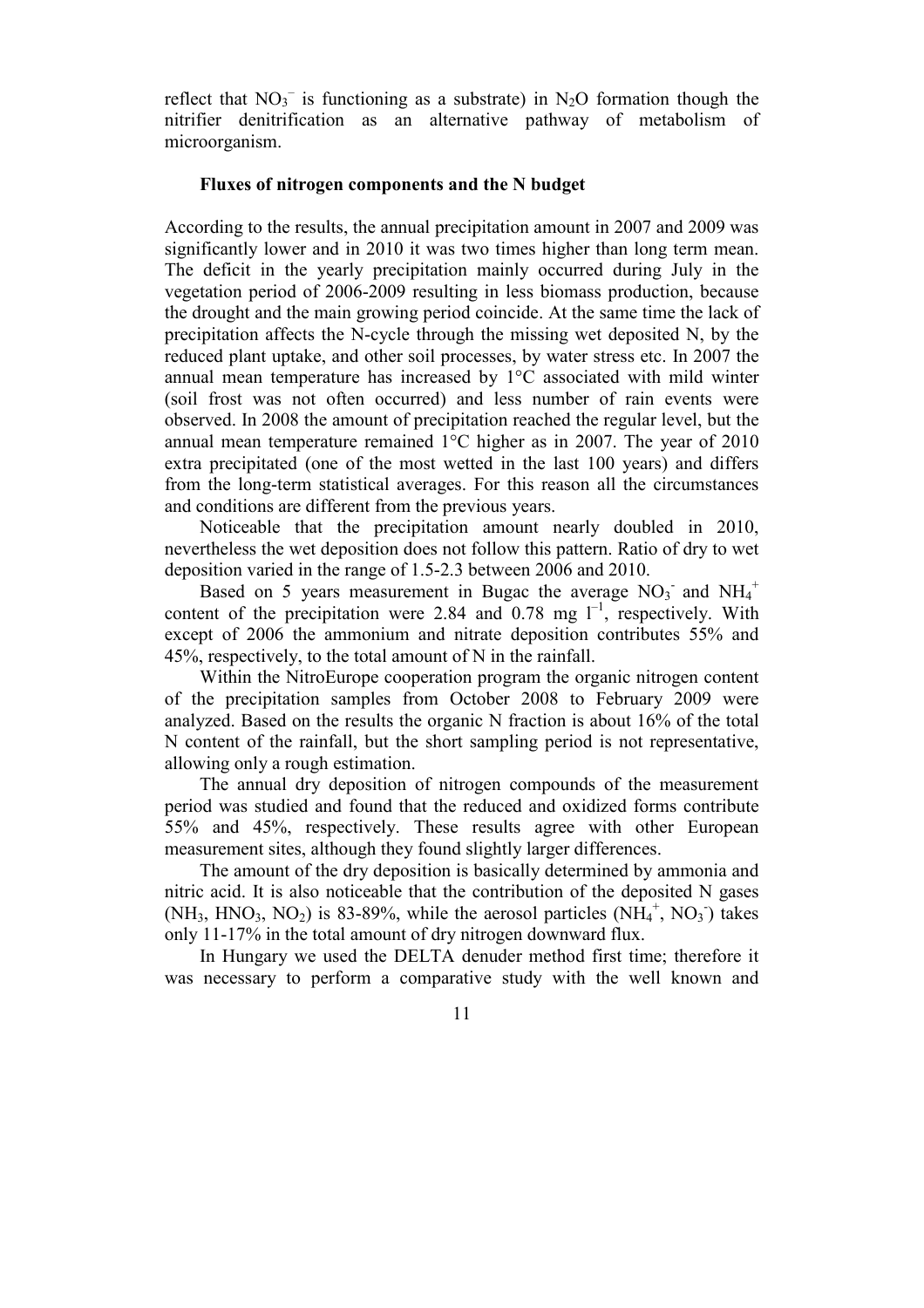accepted EMEP technique. It is an advantage that the DELTA system is operating with low cost due to the monthly sampling, but a disadvantage that we are not able to monitor the daily changes and the extreme values of concentrations. A comparison of monthly data of the DELTA and EMEP technique shows relatively good correlation, except of few months, when the opposite trend are observed, weakening the correlation. Another reason for the difference is that the the two measuring sites lie a few kilometres apart. Yearly course of the  $NO<sub>3</sub>$  flux shows a maximum deposition in winter months, while in summer months the downward flux is significantly reduced. Comparison of the two sampling methods shows a good agreement  $(r=0.69)$ , even though sometimes the trend turns into the opposite direction. For ammonium results of EMEP versus DELTA denuder methods also show a relatively good correlation (r=0.56). Naturally deposition differences between winter and summer seasons can be observed also for ammonium. In the function of temperature and relative humidity dissociation equilibrium exists among particle  $NH<sub>4</sub>NO<sub>3</sub>$  and gaseous ammonia and nitric acid preferring gaseous forms in summer halfyear.

Ammonia deposition also shows seasonality. In contrast to ammonium, the ammonia dry deposition is largest in summer and smallest in winter. The NH3 flux has a daily course, which is associated with the compensation pointconcentration of the plants. Deposition is higher at night than daytime, when the stomata, are open, but in our case, we could not observed this phenomenon as daily and monthly concentrations were measured by the sampling techniques mentioned above. The two measurement methods showed the weakest correlation (r=0.36) for nitric acid vapour. Nitric acid vapour concentration is generally higher in summer due to the photochemical activity  $(HO^* + NO_2 + M)$  $\rightarrow$  HNO<sub>3</sub> + M), and for the reason mentioned in last paragraph but in our case it can not be observed clearly in the annual course.

The multi-year average of the soil N<sub>2</sub>O flux measurement is  $0.67 \text{ kg N}$  ha<sup>-</sup>  $1yr^{-1}$  although there can be large differences between years. This value is close to the mean emission (0.93 kg N  $ha^{-1}yr^{-1}$ ) determined during a survey by nine European grassland measurement sites. The observed lower  $N_2O$  emission levels can be exlpained by the differences in temperature, rainfall, by the low N-input, slightly alkaline sandy soil and by differences in water-management features of the Kiskunság area. There is a significant difference between the extremely dry 2007 (annual rainfall: 446 mm) and extremely wet 2010 (967 mm) years.

The N-fixation by plants is not negligible because the share of legumes is 8–17%, according to different surveys, but we were not able to determine the N-fixation by direct measurement. Nevertheless the main N-input of our grassland is the dry and wet depositions (altogether 11–15 kg N  $ha^{-1}yr^{-1}$ ) among sources.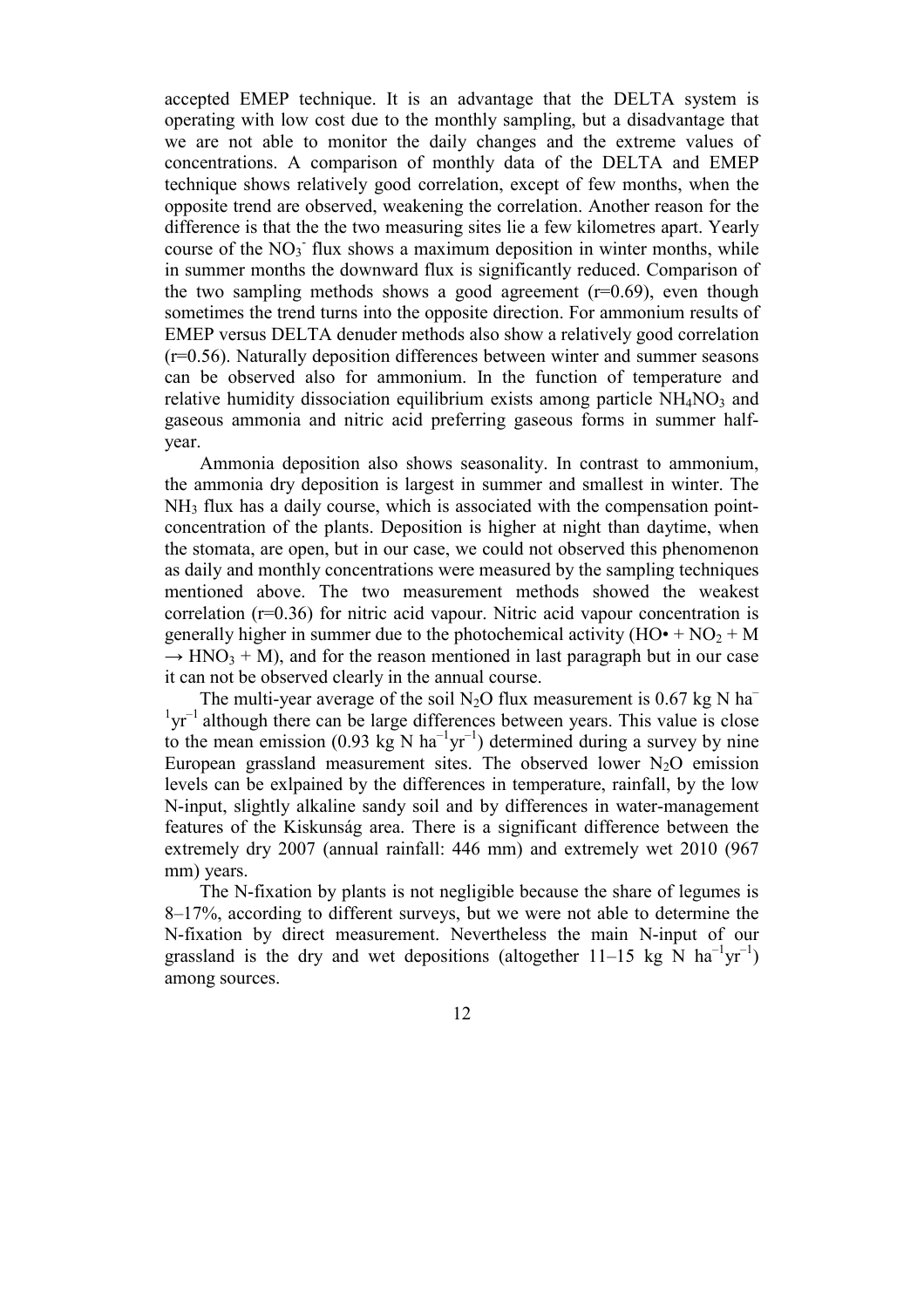The magnitude of the N deposition is approximately higher by one order than N-emission in this area. If less atmospheric N is deposited to the surface, less mineral N can be leached into the upper layer of soil, thus less trace gasses are produced via nitrification/denitrification processes. As we expected (based on a preliminary study) the NO emission was around 1 kg N  $ha^{-1}$  in each year in Bugac station. The NO emission of the landscape of the Kiskunság (Bugacpuszta) area is much lower than for arable (irrigated and fertilized) areas, and slightly higher than for forest. The soil flux of NO is 4-5 times higher in the drier years comparing to the  $N<sub>2</sub>O$  flux due to the dry soil condition. The soil moisture content of the well-ventilated dry soil is near the optimum for NO formation.

Usually the soil  $N_2O$  emission of the fine textured soils is usually higher than for coarse textured soils, while the opposite is true for NO emissions. For this reason the NO emission is low from the loamy soils where emissions of  $N<sub>2</sub>$ can be significant. From physical and chemical point of view, these results are meaningful, because the sandy soils have higher permeability than loamy soils. In addition, the advection transport in sandy soil is much more effective and enhances the exchange potential of gases between the soil and the atmosphere compared to molecular diffusion. Therefore, NO from sandy soils is more likely released before it would be involved in chemical or microbial metabolism reaction. The effectiveness of physical way of outgasing from soil is more important for NO than  $N_2O$  because the chemical reactivity of NO is higher.

Our observations above slightly alkaline soil match those studies where the ratio of  $N_2O$  formation by denitrification is higher in acidic soils than in neutral or alkaline soils. The N<sub>2</sub>O emission (<1 kg N ha<sup>-1</sup>yr<sup>-1</sup>) is considered to be low compared to other results of different measurement sites.

#### Simulation results

Sensitivity tests were carried out by varying different input factors within the commonly observed range, while keeping all other input conditions to be constant. The main outcomes of the model testing are as follows. Soil pH, SOC (soil organic carbon), precipitation and temperature are the major factors controlling soil processes and gas fluxes. For some components (e.g. for  $NH_3$ ), soil emission is strongly influenced by soil pH or grazing regime (stocking rate and number of days grazed). There is not direct relationship between emission rate and the temperature because a lot of soil processes are influenced by soil temperature. Depending on the gas component, a 0-25% change of precipitation and  $\pm 2^{\circ}$ C change of input air temperature give a non-linear answer (variations were between 5 and 44%) for  $N_2O$ ,  $N_2$ , NH<sub>3</sub> emissions and for the emission of the sum of  $N_2O$ ,  $N_2$  and  $NH_3$  gases. Increasing rainfall,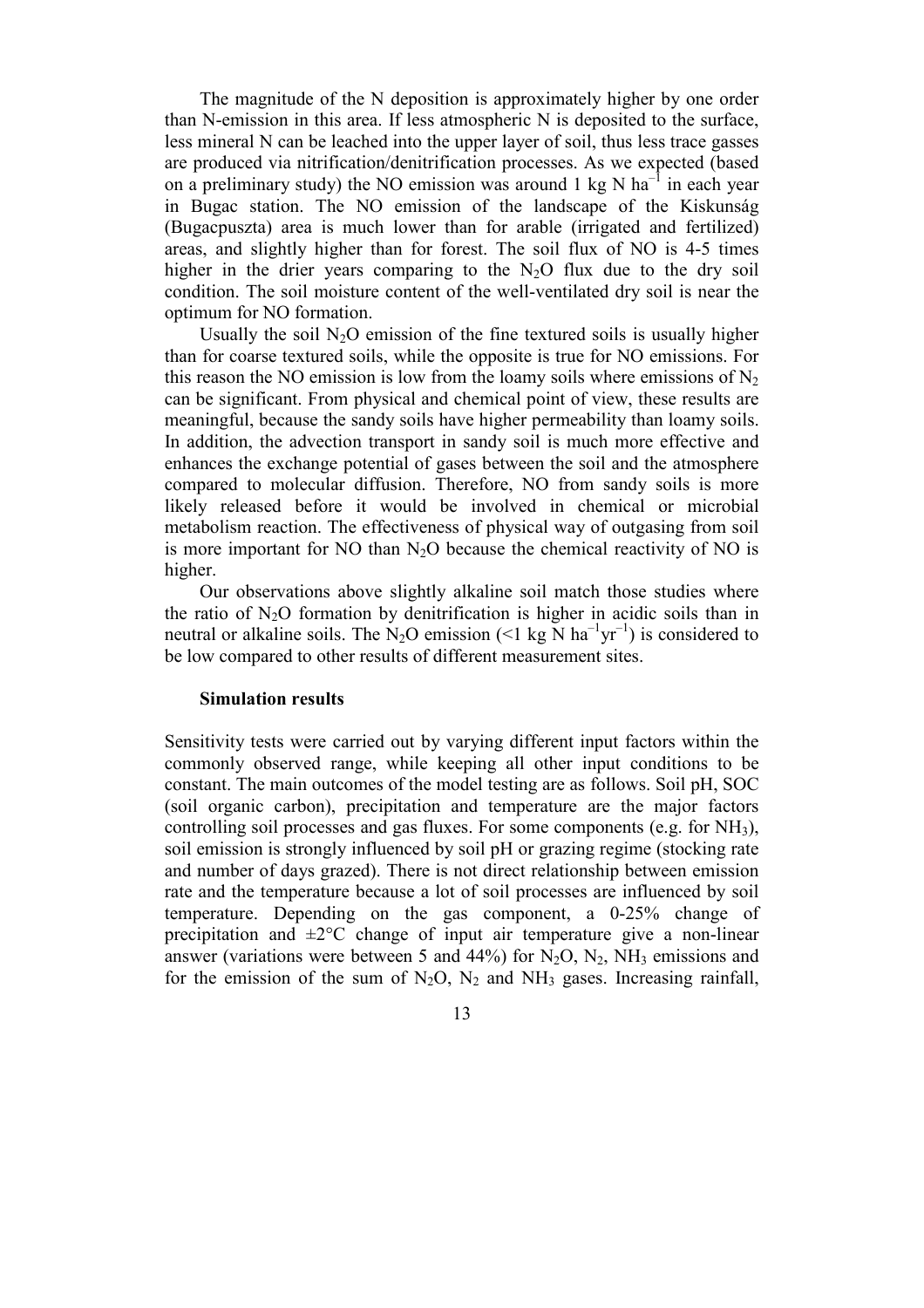SOC or temperature results in a higher rate of trace gas emissions and vice versa. The clay fraction plays an important role in pooling the  $NH_4^+$  and has an impact on the nitrification process. N-fixation, grazed biomasses and productivity predicted by the model were not compared due to the lack of measurement or the incomplete database.

#### Comparing the model results with the measured data

For validation of the DNDC model we compared the simulated NO and  $N_2O$ soil flux data with measured fluxes. Monthly fluxes measured by static/dynamic chambers and simulations show a good agreement  $(r=0.83$  for NO and 0.74 for N<sub>2</sub>O, at the probability level of  $p \le 0.01$ ). The DNDC model systematically underestimated the higher NO emission peaks. Though the simulation was not able to capture the measured high emission peaks, trends of the monthly emissions give a good agreement. Model simulations of daily soil N2O fluxes follow well the emission immediately after the rain events. In contrast, by conducting weekly measurements we probably missed some  $N_2O$ emission peaks.

In summary, model-simulated soil emissions of the  $N_2$  and  $N_2O$  gases, in the period studied, were lower than in regular years because soil conditions did not favour the upper-layer decomposition or the development of anaerobic conditions. The significant proportion of the annual  $N_2O$  emission (up to 40-70% of the tundra area) is produced during winter at low soil temperature. The thawing events (when the upper soil layer is not frozen) can cause large emission peaks.

There are several reasons: i) died parts remained in the soil (seed, rhizome, ground-dwelling animals, etc.), which provides additional nutrients (organic C and N) for microorganisms; ii) the lower temperatures is at the optimum for a large group of bacteria; iii) the bacterial diversity (species number and distribution) is an important factor for the share of gases formed.

Seasonal changes of  $N_2O$  and NO soil flux can be observed both for measured and modelled values. The explanation is that during summer months the microbial activity of both nitrification and denitrification is increasing with soil temperature.

On the basis of multi-year simulation DNDC model underestimates the emissions of  $N<sub>2</sub>O$  and NO but the standard deviation of the measured data are much larger than the simulated values. The modelled annual emission level of  $N_2O$  is 0.47 kg N ha<sup>-1</sup>yr<sup>-1</sup> (which gives a relatively good agreement with our measurements). This value is lower by one order of magnitude compared to the 5.6 kg N ha<sup>-1</sup>yr<sup>-1</sup> average value calculated by the IPCC method determined for many European areas. In the IPCC method the cultivated arable lands is also included, where the  $N_2O$  emission is generally higher caused by the crop N-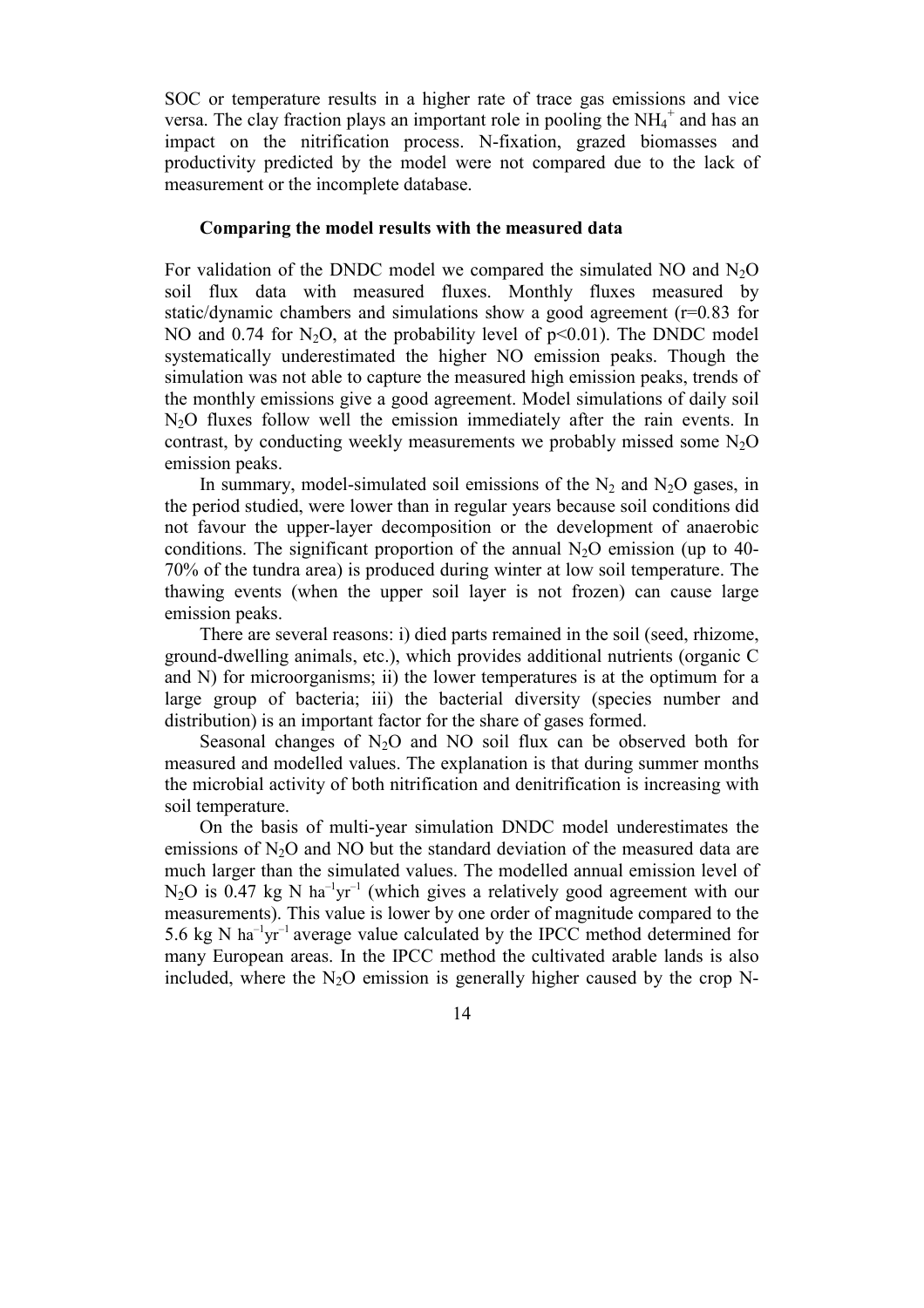fertilization. There are approximate flux estimations by DNDC model for European grasslands in the literature. Average emission of  $N_2O$  by DNDC was estimated 1.01 kg N ha<sup>-1</sup>yr<sup>-1</sup>. This is in a relatively good agreement with our measured and modelled annual average values, if we consider that the well aerated and dry sandy soil is not favourable for anaerobic denitrification producing  $N_2O$ .

It can be concluded (based on the model results) that the rates of annual soil N emissions vary in a relatively narrow range, with an average of  $2.0\pm0.44$ kg N ha<sup>-1</sup>yr<sup>-1</sup> in Bugac. There are significant differences between shares of different N-components in the given year, which was influenced by change in meteorological variables.

Soil emissions of  $N_2$  and  $NH_3$  have not been measured because of practical reasons. Hence, validation of the model for these parameters was not possible due to the lack of measurement. However, taking into consideration the relatively good agreement between modelled and measured fluxes for NO and  $N_2O$ , we can make a rough estimation (assuming a similar relationship) for  $N_2$ and NH3 fluxes, while noting that the uncertainty of these values are higher than for other components.

Based on the simulations the annual average of the N-removal by grazing is 372±87 kg C and 20.8±4.8 kg N per hectare which shows very good agreement with the calculated data. With grazing the nitrogen temporarily leaves the ecosystem and it is practically supplied back with excreta except the amount of nitrogen  $({}^{\sim}4 \text{ kg N ha}^{-1}\text{vr}^{-1})$  built in bodies of cattles.

Overall, the results of the simulation usually match the measured monthly mean measurement values, but in some cases the fluxes are over- or underestimated by the model. One should not forget the three-dimensional heterogeneity of the ecosystem (even on meter scale) it was the reason that measurements were taken at several places simultaneously. The microbial activity often responds much quicker to the environmental changes, such as biomass, but the latter remains an important character. The major simulated trace gas emissions and short-term events are often driven by:

- meteorological extreme events (heat and water stress, freezing-thawing),
- drying/rewetting (nitrification-denitrification),
- management (grazing/cutting/fertilization etc.).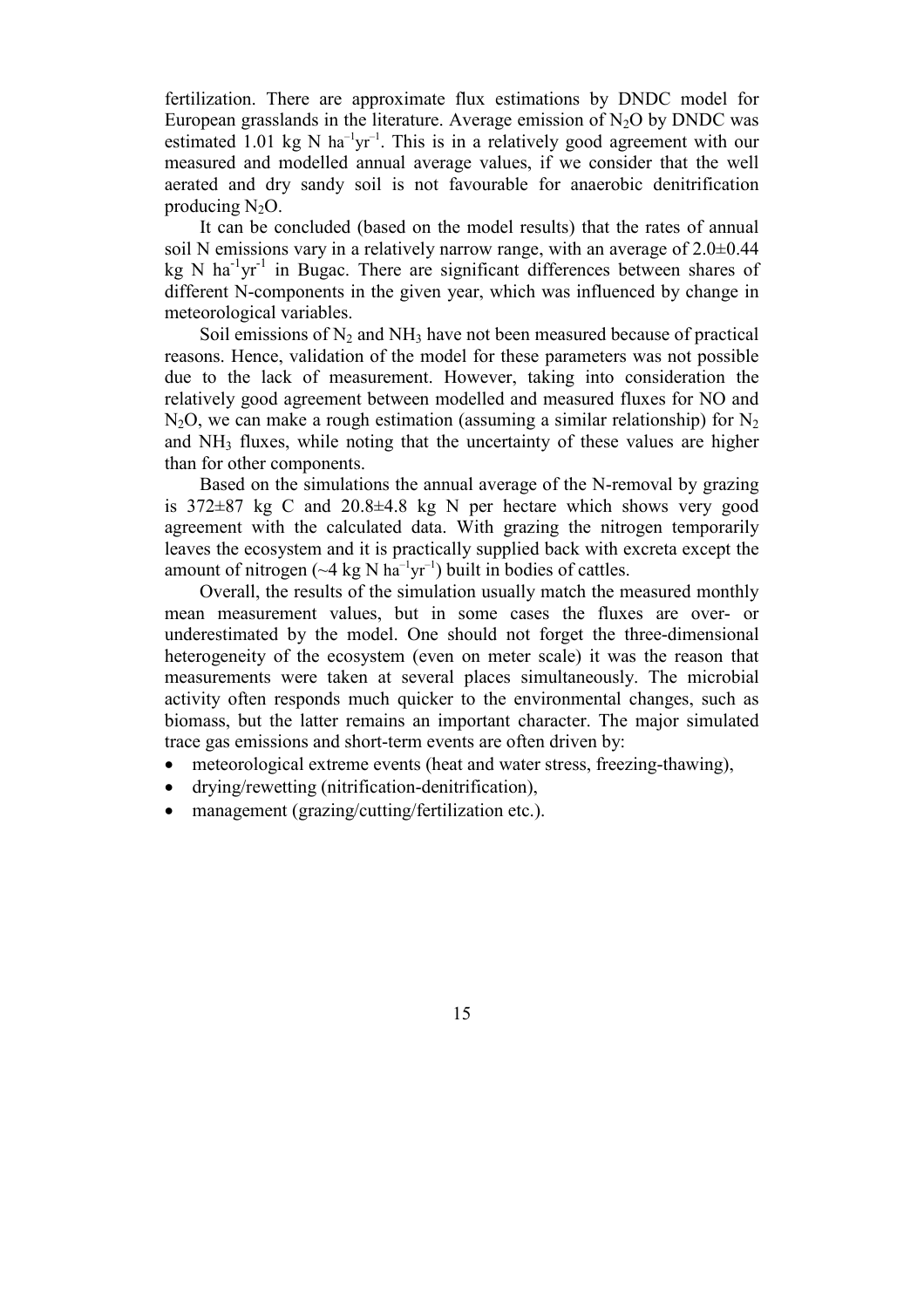#### New scientific results

1. Based on measurement and model simulations for a semi-arid semi-natural grassland I quantified the dry and wet N depositions and soil N-trace gas fluxes produced by microbiological processes in different years. Without anthropogenic activity the ammonia deposition is the main N-source (35-40%) of the area. The dry deposition of nitric acid vapour (20-25%) and wet deposition of N (30-35%) is also significant. In European relations the N-gas emission  $(2.0\pm 0.4 \text{ kg N ha}^{-1} \text{yr}^{-1})$  of the area is not considered to be significant. The amount of nitrogen load is also less than in other European sites due to the lack of fertilization.

2. I demonstrated how deposition of N-components and the relative ratio of the N-gas emissions are influenced by different weather conditions like precipitation, and temperature trends year by year. The annual rainfall (in contrast as we expected earlier) was not significantly affected the share of wet deposition in the total N-input (which ranges between 30-40% in each year).

3. I described the relationships between soil temperature and soil moisture, and the NO and  $N<sub>2</sub>O$  fluxes for the sandy soil, which slightly differs from other examined soils. By the increase of soil temperature the biological activity (nitrification and denitrification) is also increasing since trace gas emission intensity also increases up to  $\sim$ 20 °C until other factors (substrate availability, or soil moisture content etc.) do not limit gas production. The intensity of gas formation is highest when the soil moisture content is 20-30% and 40-50% for NO and  $N_2O$  respectively. Due to the properties of sandy soil, generally the nitrification dominates, which favours the formation of NO. The soil becomes anaerobic after rain events, thus the significant emission peaks of  $N_2O$  and  $N_2$  by denitrification can be observed only for short periods. The rate of  $N<sub>2</sub>O/N<sub>2</sub>$  production depends on WFPS through the amount of precipitation. An alternative metabolic process (namely the nitrifier denitrification) of ammonia oxidizing bacteria controls the formation of  $N_2O$  at lower humidity levels in soil, resulting in a secondary peak in the range of lower wetness.

4. Based on the measurements and model calculations I estimated the nitrogen budget of Bugac landscape in different (dry and wet) years. The Bugac (nature reserved area) representing a background levels of fluxes caused by the absence of local air pollution or N-sources (fertilizers etc.). By averaging many years, the gross N deposition is  $13\pm 2$  kg N ha<sup>-1</sup>yr<sup>-1</sup> <sup>1</sup> and the emission is 2.0 $\pm$ 0.4 kg N ha<sup>-1</sup>yr<sup>-1</sup> at this grassland, thus the net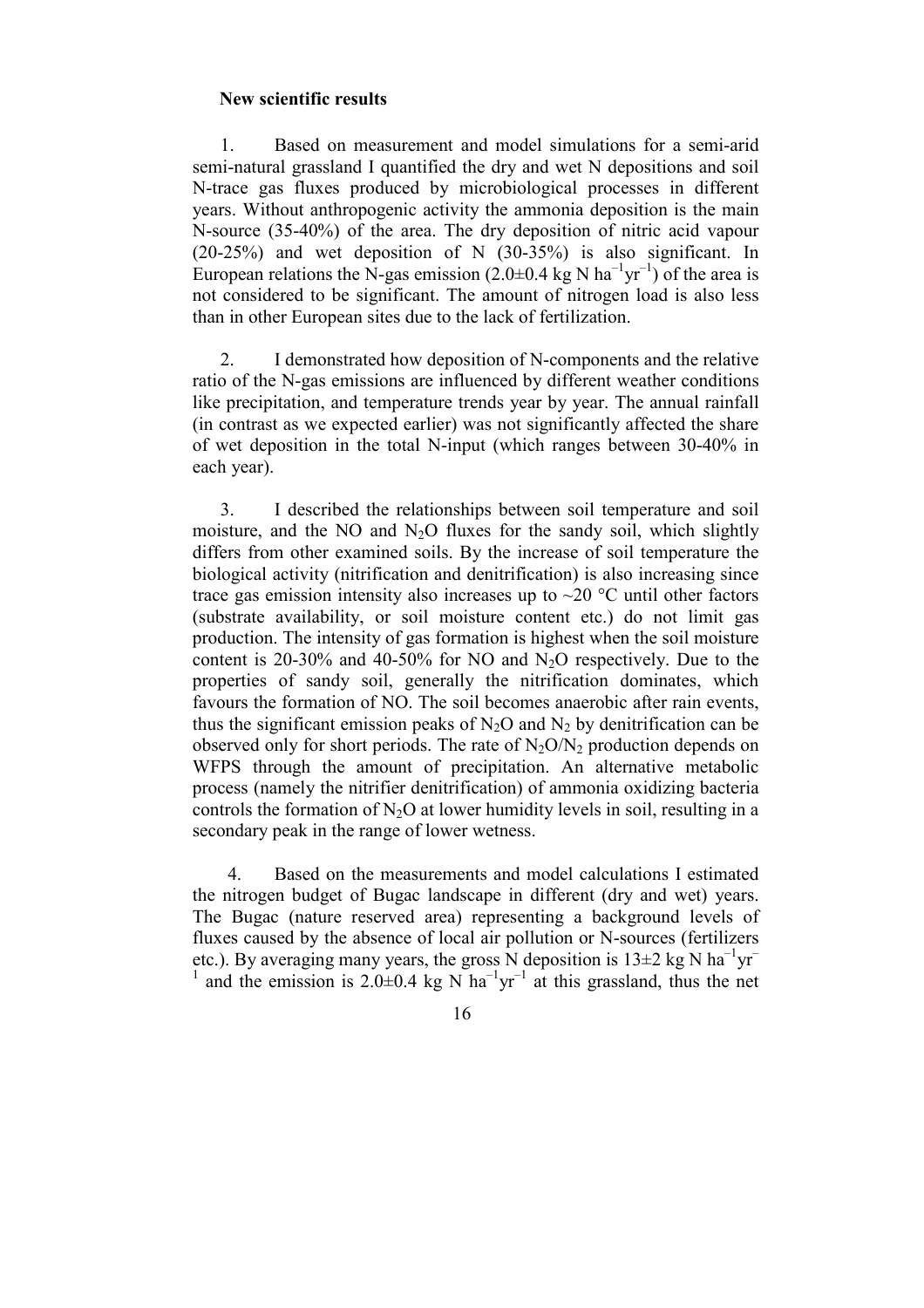flux varies between 9-13 kg N  $ha^{-1}yr^{-1}$  in each year depending on meteorological conditions. The net N consumption by Hungarian gray cattles is  $4-10 \text{ kg N} \text{ ha}^{-1} \text{yr}^{-1}$  is comparable to the net N-exchange (between soil and atmosphere); therefore the N budget of this landscape is nearly balanced, considered to be a slight N-sink.

5. I built up a database of the air, soil and other parameters for an ecological model. In Hungary I applied and validated first the DNDC model using the measured data of Bugac.

6. Soil processes of the sandy soil were simulated in different years and the results were compared to the measured soil fluxes. There are good agreement between measured and simulated annual soil N fluxes and C/N ratio of soil and plants. The correlation of measured and modelled  $N_2O$  and NO monthly soil flux data is  $r=0.8$  and 0.7, respectively. The measured and simulated average C/N ratio of the soil and vegetation is 14.3; 12.6 and 20.6; 19.0 respectively.

## CONCLUSIONS AND RECOMMENDATIONS

Seasonal fluctuation of  $N_2O$  and NO emission has been mainly influenced by precipitation. N<sub>2</sub>O emissions were not significant (<1 kg N  $ha^{-1}yr^{-1}$ ) in the N budget at this site in the last few years. Reduced  $N_2O$  emission (occurring desertification due to perturbed climate conditions) means a potential negative feedback to greenhouse effect. On the other hand the vegetation can turn into being a net  $CO_2$  source in extreme dry years like 2003 and 2007 as a positive feedback for climate change. The ratio and strength of this two phenomena cannot be neglected due to the area of temperate grass covered surface is large and will be increasing with increasing aridity of climate (and/or agricultural policy of Hungary). Extended periods of soil water deficit and high air and soil temperatures can affect a wide range of plant physiological functions. The plant communities will be frequently exposed to naturally induced droughts and should become open grassland accordance with the value of the changing weather conditions.

Due to the forecasted potentially drying Hungarian climate more frequent natural fires, as ecosystem function distractions, will occur in the dry sandy grassland (Hungarian Great Plain). The estimated  $N_r$  loss by fires is equals to or even exceeds the amount of nitrogen from atmospheric deposition.

It seems that Bugac as a nature reserve (low atmospheric input, without other substantial N source such as N-fertilizer, manure or N-fixation, and with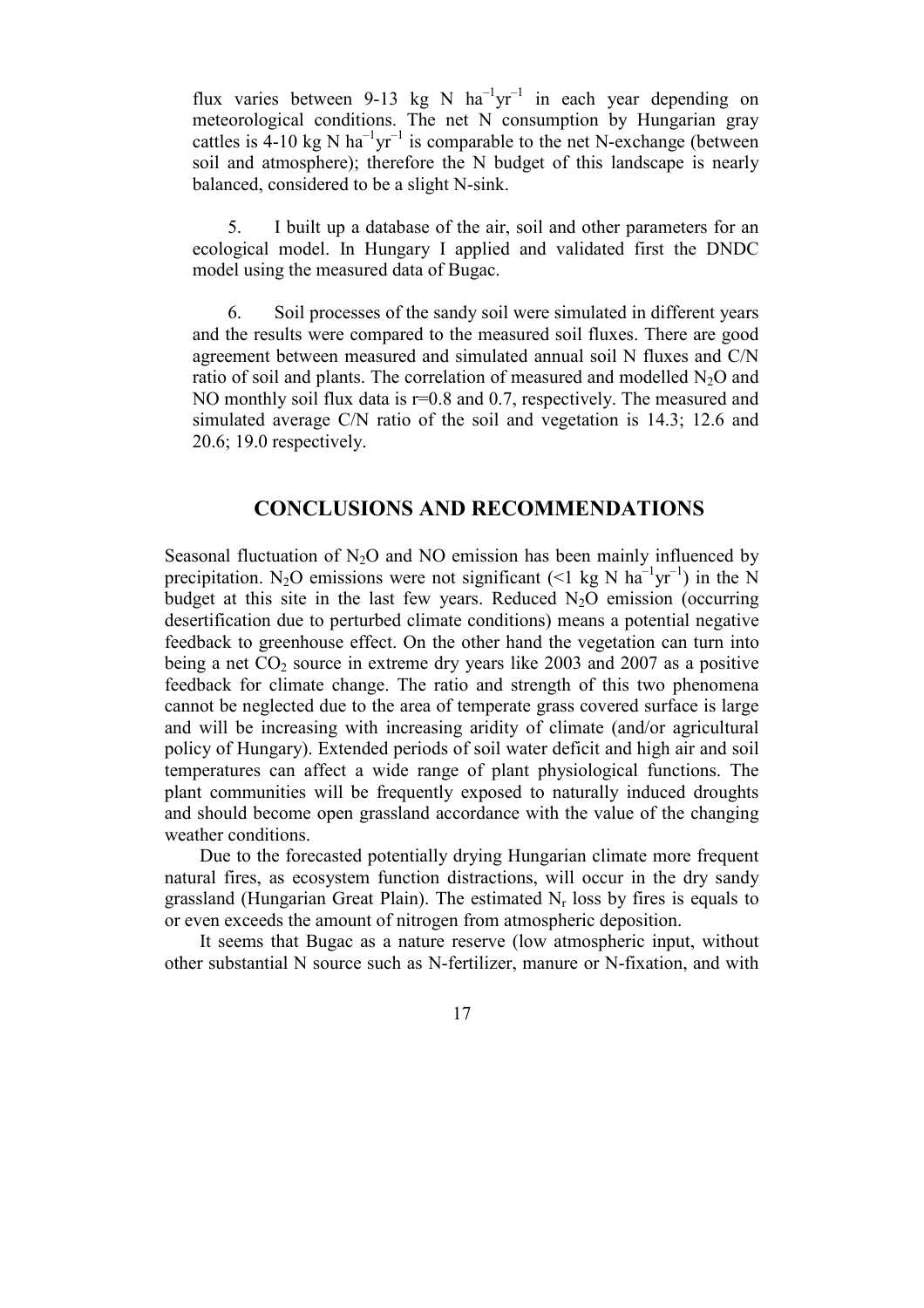only extensive grazing management and low air pollution levels) represents a close to the background region for reactive N-fluxes at the regional scale.

These results, together with other studies for grasslands, show that European temperate grasslands act as a weak net sink for atmospheric N, and that observed soil emissions are lower by one order of magnitude than atmospheric deposition. Wet and dry (mainly NH3) depositions dominates in the N-balance during the observed period. Soil trace gas emissions are strongly controlled by soil organic carbon (SOC) and soil mineral N-content, and by soil temperature and moisture.

Weather perturbation can substantially modify both the timing and the magnitude of N-deposition and soil N-gas emission. In summer time parallel with the precipitation deficit less easy available N is deposited to the surface and leached to the rooting zone; thus it can limit the mineral N uptake by plants or may affect the soil emission (through suppress of microbial processes) of Ngases during the main vegetation period. Summarizing, lots of soil process (e.g. nitrification, denitrification, N-leaching) are strongly depend on soil temperature and precipitation as ecological drivers. The changes in these parameters influence directly the soil N gas emission rates, though the complex system of the relationships makes difficult to explain all changes of NO and  $N<sub>2</sub>O$  formation. Though NO flux was higher than  $N<sub>2</sub>O$  flux, the soil emission was an order of magnitude lower than atmospheric deposition.

Based on the observed phenomena, it can be concluded that climate extremes is a significant factor in the soil organism functioning and dynamics of N-exchange and emissions. Hence, N-content of the soil is continuously changing with the climatic anomalies. Due to the pool of the  $NH_4^+$  and  $NO_3^-$  which depends on the N-consumption and exchange of soil microbial community – affects the plant N-uptake (demand), plant growing etc. The living roots and bacteria are competitors for the same nutrients, so plants also induce effect on soil N transformation. Further research relating to soil biochemistry in natural grasslands is also needed. Compared to the average of earlier years  $(13.8 \text{ kg N ha}^{-1})$  less N deposited onto the surface (11.2 and 11.7 kg N ha<sup>-1</sup>) in the driest period (2006 and 2007) and more N deposited (15.0 and 14.5 kg N ha<sup>-1</sup>) in the wetter years (2008 and 2010) during the studied period. Wet deposition of nitrate and ammonium together with the dry flux of ammonia and nitric acid vapour is responsible for the majority (80%) of the net N-deposition flux. Seasonal and annual variation of N gas emissions and N-deposition can be considerable but the precipitation, soil moisture, air and soil temperature as easily measured parameters more or less can explain this variability.

Rate of atmospheric N deposition determines the rate of N losses. Low N deposition rates decreases N loss as  $N_2O$  and NO emissions and  $NO_3$ <sup>-</sup> leaching. The share of N species in the loss depends on soil properties, climate and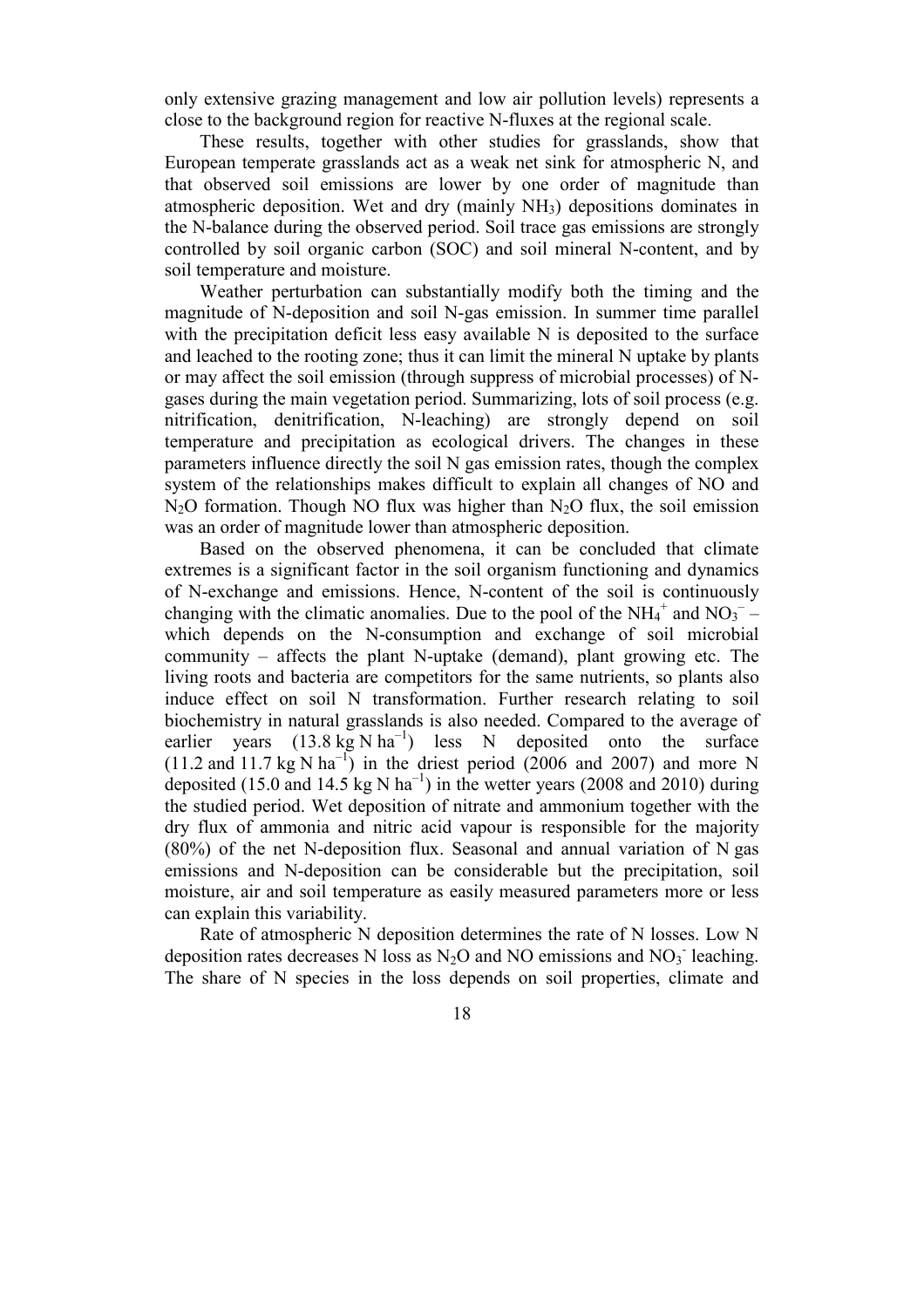ecosystem type. Using the measurements and model simulation the calculated N budget between the atmosphere and the surface at the examined semi-arid, semi-natural, protected grassland between 2006 and 2010 ranged between -8.8 and -12.5 kg N ha<sup>-1</sup>yr<sup>-1</sup> as the sum of the estimated deposition and emission terms: -11.2–(-15) and 1.4–2.9 kg N ha<sup>-1</sup>yr<sup>-1</sup>, respectively.

The sandy soil at our site was extremely dry, with an average water-filled pore space of about 40% during the examined period. In the dry soil, the denitrification process was limited because soil wetness was usually lower than optimum for nitrous oxide production and following emission. Due to the irregular weather during the study period (2007 was less precipitated and 2010 was more precipitated), all N fluxes were different to those usually found.

Wet and dry (mainly NH<sub>3</sub>) depositions dominated the N balance during the examined period in the Hungarian semi-arid grassland. Soil trace gas emissions are strongly controlled by soil organic carbon (SOC) and soil mineral N-content, and by soil temperature and moisture. These parameters are treated by the DNDC model. The DNDC model can simulate the seasonal patterns of  $N_2O$ , NO, NH<sub>3</sub> and  $N_2$  soil fluxes. The daily flux simulations usually matched the measured data for  $N_2O$  and  $NO$ , though in some cases the mean fluxes were over or under-estimated. The results of the comparison of the monthly values suggest that the model, together with the observed deposition data, is applicable to the grasslands to estimate the net N balance. Using the DNDC model we are able to give N-gas flux prediction for those lands where measurements are missing and we are able to simulate fluxes of parameters and soil processes where field or laboratory measurements are difficult or expensive. This provides some support for future use of the DNDC model in regional mode for scaling up the soil fluxes for different ecotypes or give climate scenario estimation up to country scale (using GIS database). In Hungary the rough estimation of greenhouse gas emissions by IPCC could be refined using the DNDC.

The accumulated reactive nitrogen  $(N_r)$  in the soil can lead to productivity growth, or loss of biodiversity. The residence time of N is potentially lower than untreated grasslands. The application of chemicals and fertilizers in sandy grass may temporarily lead to yield growth, but the original vegetation can be irreversibly destroyed. The selection of herbivore is important, because every species have plant preferences. The optimum number of animals (0.6-0.8 animals  $ha^{-1}$ ) is also required to preserve the treeless condition and plant species diversity through small disturbance. With overgrazing the nitrogen can be mobilized faster in the soil due to manure and urine and may lead faster biochemical processes. The compaction of the upper soil layer due to animal trampling can cause airless condition (decreasing porosity). This may increase the denitrification activity, which can lead to increased N losses.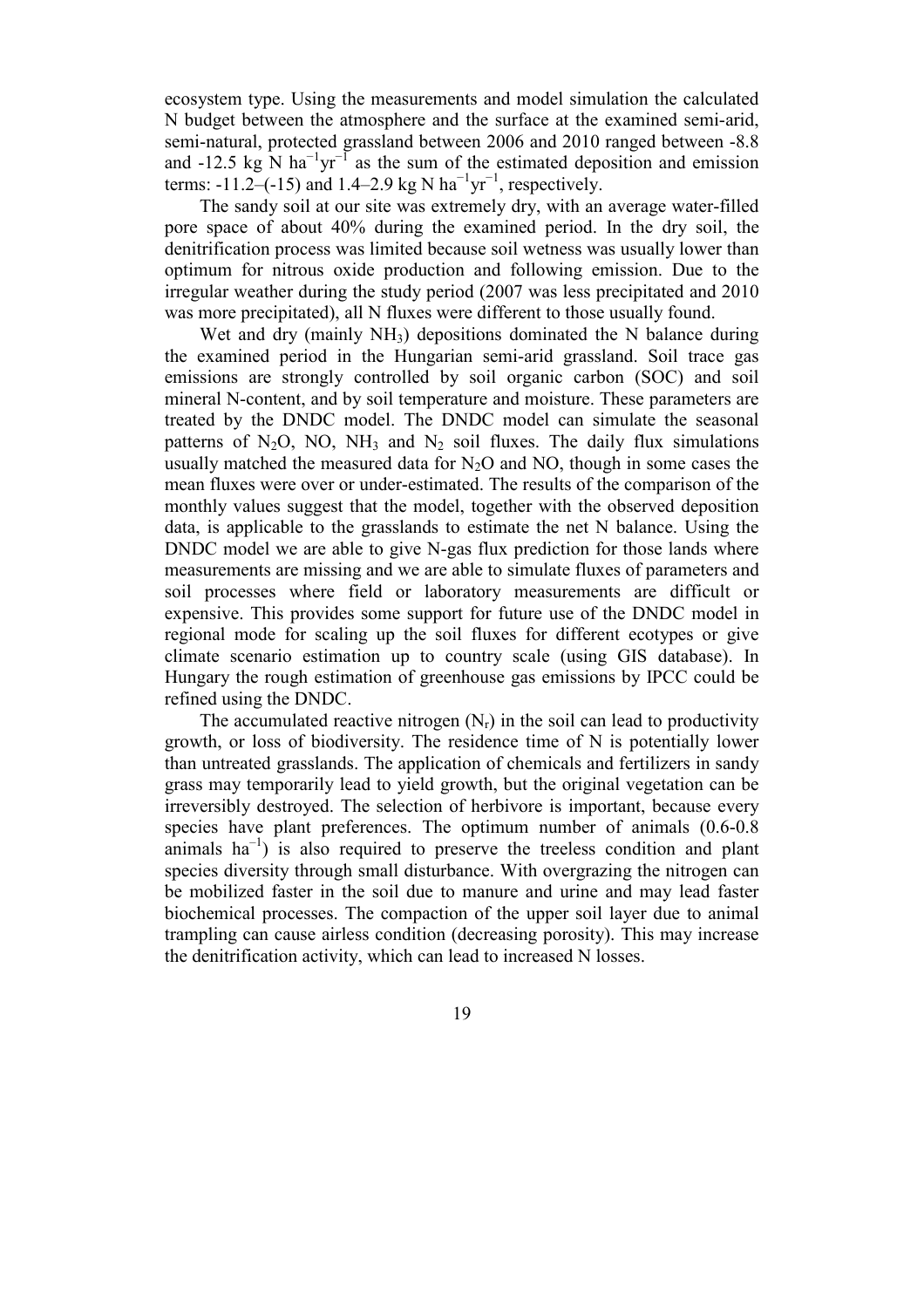## SCIENTIFIC PUBLICATIONS IN THE SUBJECT OF THE THESES

#### Publications in scientific papers registered by SCI:

- Machon, A., Horváth, L., Weidinger, T., Pintér, K., Grosz, B., Nagy, Z., and Führer, E., 2011: Weather induced variability of N-exchange between the atmosphere and a grassland in the Hungarian Great Plain, Időjárás - Quarterly Journal of the Hungarian Meteorological Service (HMS), Vol. 115 No. 4 (accepted) (Impact factor: 0.548-in 2010)
- Machon, A., Horváth, L., Weidinger, T., Grosz, B., Pintér, K., Tuba, Z. and Führer, E., 2010: Estimation of net nitrogen flux between the atmosphere and a semi-natural grassland ecosystem in Hungary, European Journal of Soil Sciences, 61, 631–639 (Impact factor: 2.131)
- Horváth, L., Grosz, B., Machon, A., Tuba, Z., Nagy, Z., Czóbel, Sz., Balogh, J., Péli, E., Fóti, Sz., Weidinger, T., Pintér, K., Führer, E. 2010: Estimation of nitrous oxide emission from Hungarian semi-arid sandy and loess grasslands; effect of grazing, irrigation and application of fertilizer. Agriculture, Ecosystems and Environment, 139, 255–263 (Impact factor: 3.13)
- Kugler, Sz., Horváth, L. and Machon, A. 2008: Estimation of nitrogen balance between the atmosphere and Lake Balaton and a semi natural grassland in Hungary, Journal of Environmental Pollution 154, 498–503 (Impact factor: 3.135)
- Horváth, L., Grosz, B., Machon, A., Balogh, J., Pintér, K. and Czóbel, Sz. 2008: Influence of soil type on  $N_2O$  and  $CH_4$  soil fluxes in Hungarian grasslands. Community Ecology 9 (Suppl): 75-80 (Impact factor: 0.604)

Citations: 4

## Book chapters in English

Horváth, L., Weidinger, T., Machon, A., Tuba, Z., Nagy, Z., Grosz, B., Führer, E., Kugler, Sz., Pogány, A., Huszár, H., 2011: Hungary, Section 3, Chapter 8.8: National Contribution to the assessment of nitrogen In:Assessing and managing nitrogen fluxes int he atmosphere-boisphere system in Europe,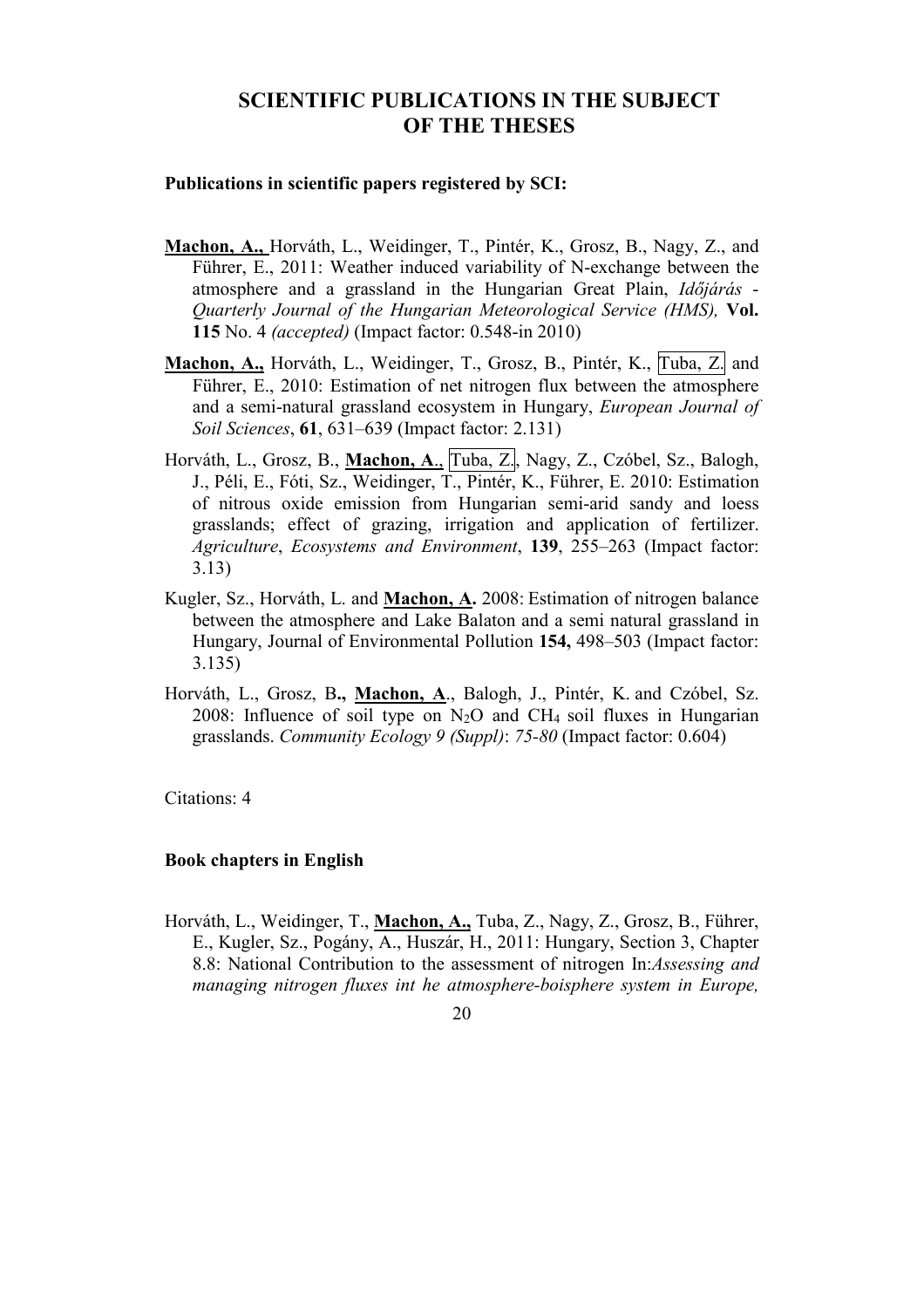COST Action 729 – Final Report, Albert Bleeker and Jan Willem Erisman (Eds.), Wageningen Academic Publisher, ECN on behalf of COST. Pp. 130–138. ISBN: 978-90-817039-1-8.

- Farkas, Cs., Alberti, G., Balogh, J., Barcza, Z., Birkás, M., Czóbel, Sz., Davis, K., Führer, E., Gelybó, Gy., Grosz, B., Kljun, N., Koós, S., Machon, A., Marjanović, H., Nagy, Z., Peresotti, A., Pintér, K., Tóth, E., Horváth, L., 2011: Measurements and estimations of biosphere-atmosphere exchange of greenhouse gases. Part II, Chapter 5: Methodologies. In: Atmospheric Greenhouse Gases: The Hungarian Perspective, Haszpra, L. (Ed.), Spinger Dordrecht, Heilderberg, London, New York. pp. 65-90. ISBN: 978-90-481- 9949-5, e-ISBN: 987-90-481-9950-1, DOI: 10.1007/978-90-481-9950-1.
- Nagy, Z., Barcza, Z., Horváth, L., Balogh, J., Hagyó, A., Káposztás, N., Grosz, B., Machon, A., Pintér, K., 2011: Measurements and estimations of biosphere-atmosphere exchange of greenhouse gases. Part II, Chapter 6: Grasslands In: Atmospheric Greenhouse Gases: The Hungarian Perspective, Haszpra, L. (Ed.), Spinger Dordrecht, Heilderberg, London, New York. pp. 91-120. ISBN: 978-90-481-9949-5, e-ISBN: 978-90-481- 9950-1, DOI: 10.1007/978-90-481-9950-1.
- Somogyi, Z., Hidy, D., Gelybó, Gy., Barcza, Z., Churkina, G., Haszpra, L., Horváth, L., Machon, A., Grosz, B., 2011: Modeling of biosphereatmosphere exchange of greenhouse gases. Part III, Chapter 9: Models and their adaptation. In: Atmospheric Greenhouse Gases: The Hungarian Perspective, Haszpra, L. (Ed.), Spinger Dordrecht, Heilderberg, London, New York. pp. 201-228. ISBN: 978-90-481-9949-5, e-ISBN: 987-90-481- 9950-1, DOI: 10.1007/978-90-481-9950-1.
- Hidy, D., Machon, A., Haszpra, L., Nagy, Z., Pintér, K., Churkina, G., Grosz, B., Horváth, L., Barcza, Z., 2011: Modeling of biosphere-atmosphere exchange of greenhouse gases. Part III, Chapter 10: Grasslands. In: Atmospheric Greenhouse Gases: The Hungarian Perspective, Haszpra, L. (Ed.), Spinger Dordrecht, Heilderberg, London, New York. pp. 229-252. ISBN: 978-90-481-9949-5, e-ISBN: 987-90-481-9950-1, DOI: 10.1007/978-90-481-9950-1.
- Grosz, B., Gelybó, Gy., Churkina, G., Haszpra, L., Hidy, D., Horváth, L., Kern, A., Kljun, N., Machon, A., Pásztor, L., Barcza, Z., 2011: Modeling of biosphere-atmosphere exchange of greenhouse gases. Part III, Chapter 12: Arable lands. In: Atmospheric Greenhouse Gases: The Hungarian Perspective, Haszpra, L. (Ed.), Spinger Dordrecht, Heilderberg, London, New York. pp. 263-294. ISBN: 978-90-481-9949-5, e-ISBN: 987-90-481- 9950-1, DOI: 10.1007/978-90-481-9950-1.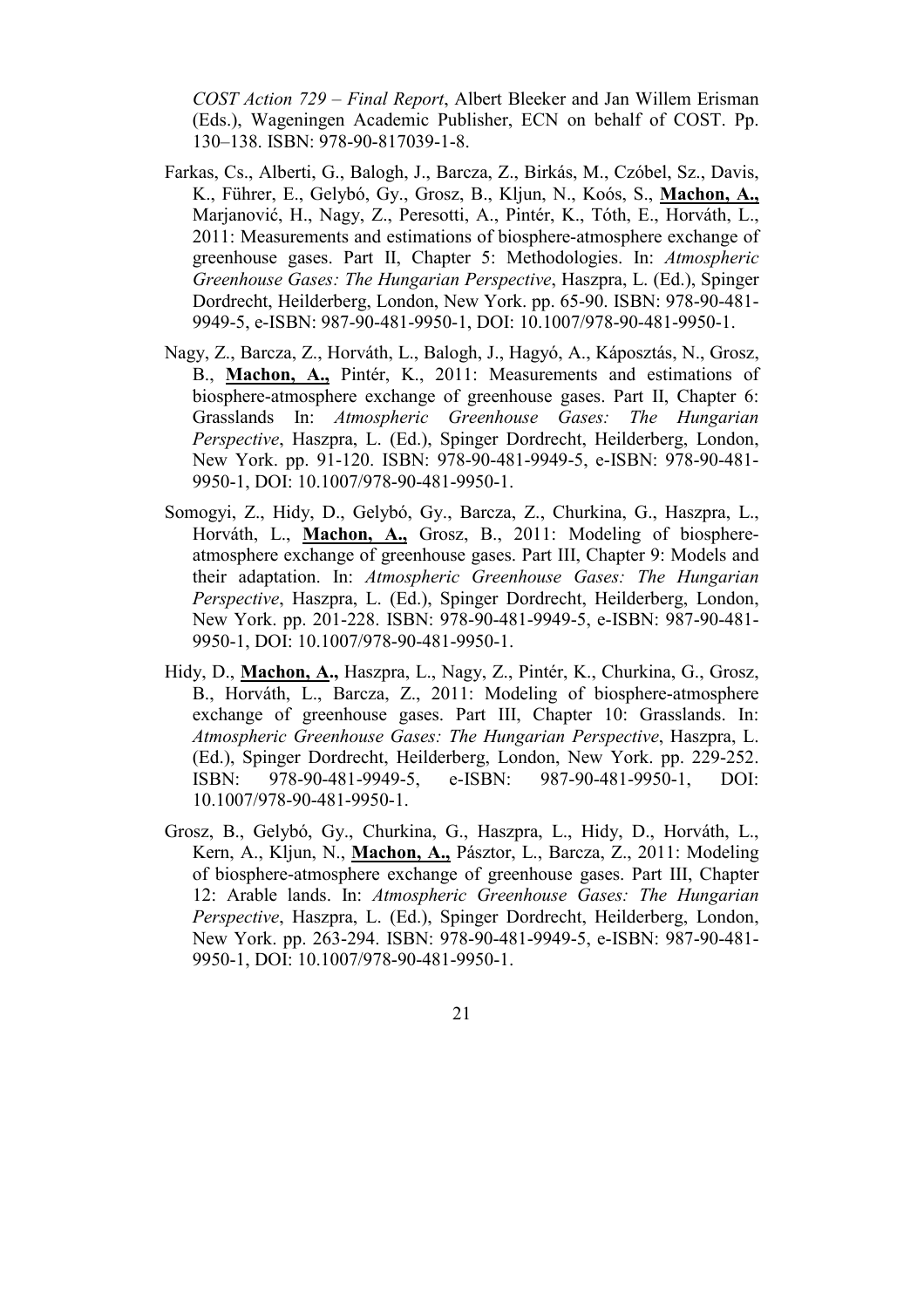- Barcza, Z., Bondeau, A., Churkina, G., Ciais, Ph., Czóbel, Sz., Gelybó, Gy., Grosz, B., Haszpra, L., Hidy, D., Horváth, L., Machon, A., Pásztor, L., Somogyi, Z., Van Oost K., 2011: Modeling of biosphere-atmosphere exchange of greenhouse gases. Part III, Chapter 13: Model Based Biospheric Greenhouse Gas Balance of Hungary In: Atmospheric Greenhouse Gases: The Hungarian Perspective, Haszpra, L. (Ed.), Spinger Dordrecht, Heilderberg, London, New York. pp. 295-330. ISBN: 978-90- 481-9949-5, e-ISBN: 987-90-481-9950-1, DOI: 10.1007/978-90-481-9950- 1.
- Weidinger, T., Pogány, A., Horváth, L., Machon, A., Bozóki, Z., Mohácsi, Á., Pintér, K., Nagy, Z., Gyöngyösi, A.Z., Istenes, Z. and Bordás, Á., Concentration gradient measurements and flux calculation of atmospheric ammonia over grassland (Bugac-puszta, Hungary) In: Advances in Environmental Modeling and Measurements. Eds: Dragutin T. Mihailovic and Branislava Lalic, pp.159–170 2010 Nova Science Publishers, Inc. Hauppauge NewYork, Chapter 15,

#### International proceedings:

- Machon, A., Horváth, L., Weidinger, T., Pintér, K., Grosz, B., Nagy, N., 2011: Effects of climate perturbations on the N-exchange within atmosphere and semi natural grassland in Hungary, NitroEurope  $6<sup>th</sup>$  General Assembly and Open Science Conference, Reactive Nitrogen and the European Greenhouse Gas Balance. April 11-14, 2011, Edinburgh, Scotland. Book of abstracts: S11/8.
- Ammann, C., Horváth, L., Jones, S.K., Anderson, M., Coyle, M., Helfter, C., Kindler, R., Machon, A., Neftel, A., Siemens, J., Simmons, I., Skiba, U., Sutton, M.A., 2011: Synthesis of nitrogen and greenhouse gas budgets of NitroEurope grassland sites, NitroEurope 6<sup>th</sup> General Assembly and Open Science Conference, Reactive Nitrogen and the European Greenhouse Gas Balance. April 11-14, 2011, Edinburgh, Scotland. Book of abstracts: S11/5.
- Skiba, U., Drewer, J., Tang, Y. S., van Dijk, N., Helfter, C., Nemitz, E., Twigg, M., Famulari, D., Owen, S., Jones, S.K., Pihlatie, M., Vesala, T., Korhonen, J., Pumpanen,J., Larsen, K. S., Carter, M. S., Ambus, P., Ibrom, A., Beier, C., Hensen, A., Frumau, A., Brüggemann, N., Butterbach-Bahl, K., Gasche, R., Neftel, A., Spirig, C., Ammannn, C., Horvath, L., Freibauer, A., Kutsch, W., Don C., Cellier, P., Laville, P., Loubet, B., Magliulo, E., Bertolini, T., diTommasi, P., Seufert, G., Andersson, M., Manca, G., Meijide, A., Laurila, T., Aurela, M., Lohila, A., Zechmeister-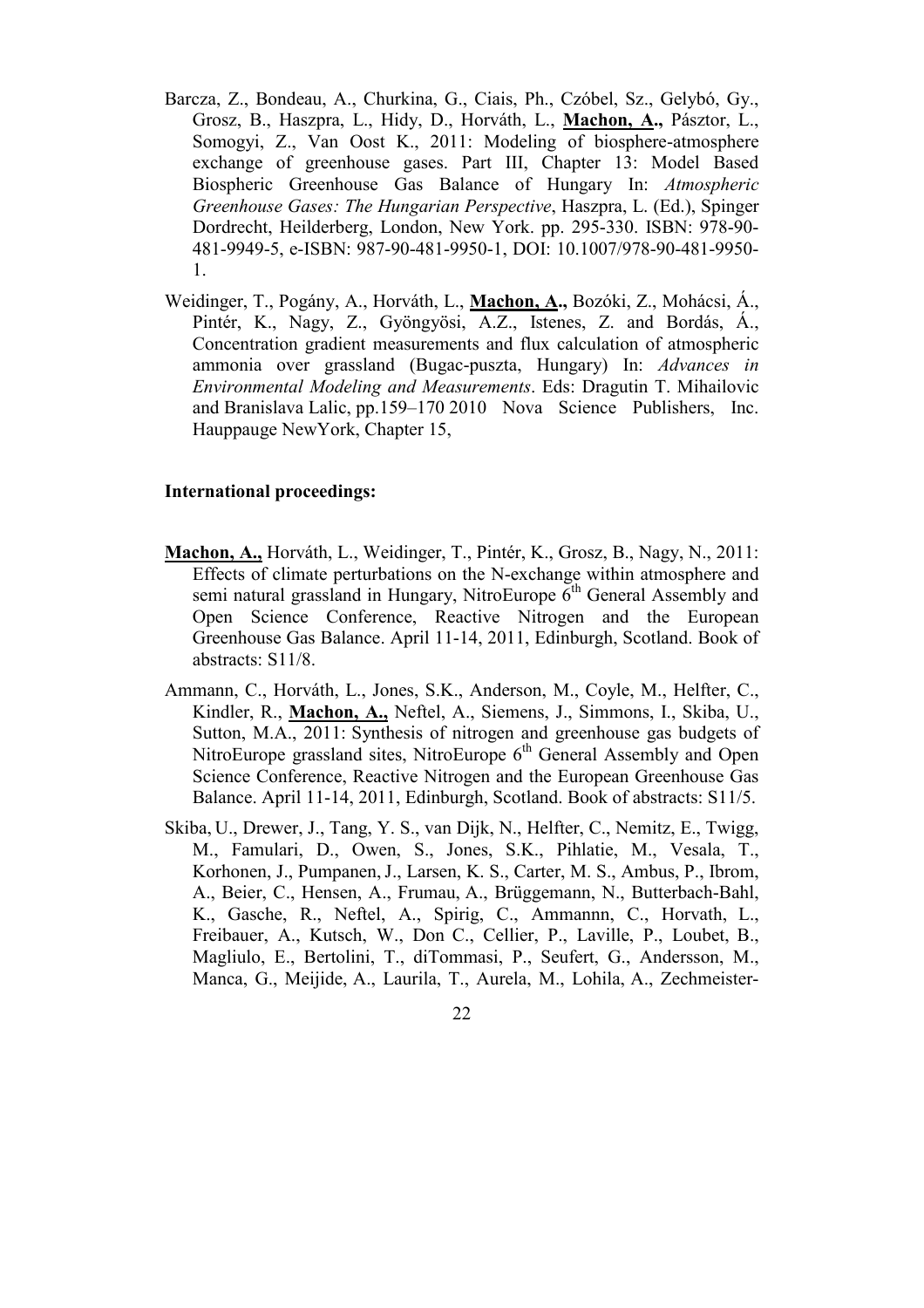Boltenstern, S., Kitzler, B., Schaufler, G. Siemens, J., Flechard, C., Machon, A., Weidinger, T. and Sutton, M.A., 2011: Nitrogen and greenhouse gas budgets from European soil ecosystems, synthesis of the Level-3 site measurement network, NitroEurope  $6<sup>th</sup>$  General Assembly and Open Science Conference, Reactive Nitrogen and the European Greenhouse Gas Balance. April 11-14, 2011, Edinburgh, Scotland. Book of abstracts: S11/6

- Weidinger, T., Horváth, L., Takács, Z., Machon, A., Pogány, A., Bozóki, Z., Pintér, K., Nagy, Z., Istenes, Z., Gyöngyösi, A.Z., Eredics, A., Bordás, Á., 2011: Concentration gradient measurements of trace gases  $(O_3$ -NO-NO<sub>x</sub>) for flux calculation; results and uncertainties, NitroEurope  $6<sup>th</sup>$  General Assembly and Open Science Conference, Reactive Nitrogen and the European Greenhouse Gas Balance. April 11-14, 2011, Edinburgh, Scotland. Book of abstracts: S10
- Machon, A., Horváth, L., Grosz, B., Weidinger, T., Pintér, K., Nagy, N., Pogány, A., Mohácsi, Á. and Bozóki, Z., 2010: Summary of the flux measurement and budget estimation over a grassland in Hungary (Bugac L3 site), NitroEurope  $5<sup>th</sup>$  General Assembly and Open Science Conference, Reactive Nitrogen and the European Greenhouse Gas Balance. February 3- 4, 2010, Solothurn, Switzerland,. Book of abstracts p.15.
- Weidinger, T., Pogány, A., Horváth, L., Bozóki, Z., Mohácsi, Á., Pintér, K., Nagy, Z., Machon, A. and Gyöngyösi, A.Z., 2009: Concentration gradient measurements and flux calculation of atmospheric ammonia over grassland (Bugac-puszta Hungary), Workshop on modelling and measuring aspects of some environmental issues in European Union and national projects, Novi Sad, Serbia, April 27-29,
- Weidinger, T., Horváth, L., Machon, A., Pintér, K., Barcza, Z.,. Gyöngyösi, A.Z, Nagy, Z., Tuba, Z., 2008: Uncertainties in the calculation of NO-NOx- $O_3$  fluxes by the gradient and the profile method, NitroEurope  $3<sup>rd</sup>$  General Assembly and Open Science Conference, Ghent, Belgium, 2008 February 16-22. Konferencia kiadvány, p. 53.
- Machon, A., Horváth, L, Grosz, B., Weidinger, T., Pintér, K. and Tuba, Z., 2008: Measurement and modelling of fluxes of nitrogen compounds above a semi-natural grassland ecosystem in Hungary, NitroEurope 3rd General Assembly and Open Science Conference, Ghent, Belgium, 2008 February 16-22. Konferencia kiadvány, p. 65
- Grosz, B, Horváth, L., Machon, A., 2008: Modelling soil fluxes of greenhouse gases (CO<sub>2</sub>, CH<sub>4</sub>,  $\overline{N_2O}$ ) for Hungary, NitroEurope 3<sup>rd</sup> General Assembly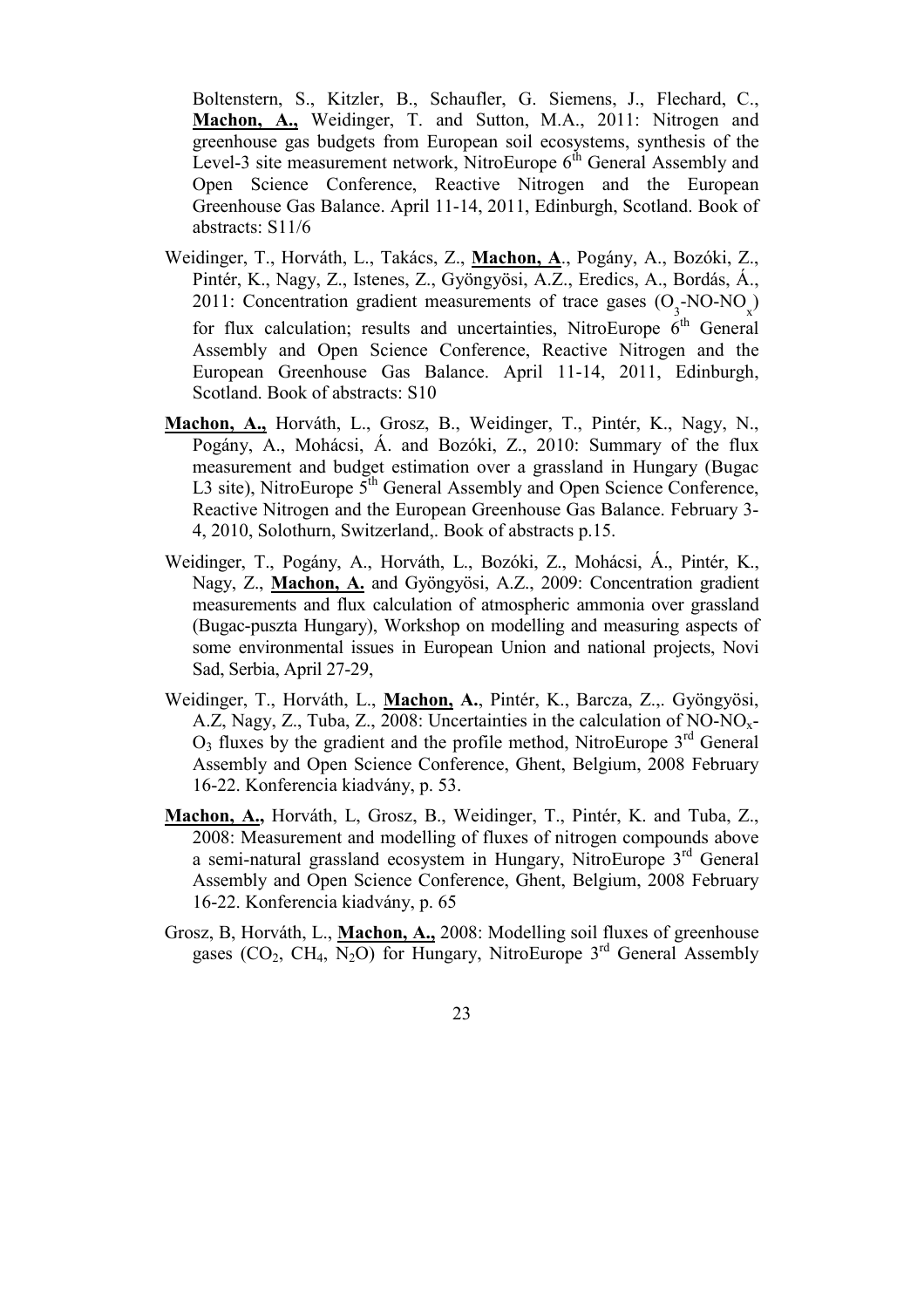and Open Science Conference, Ghent, Belgium, 2008 February 16-22. Konferencia kiadvány, p. 75.

- Machon, A., Grosz, B., Horváth, L., Pintér, K., Tuba, Z., 2008: Non-CO<sub>2</sub> greenhouse gas flux measurement above a nature reserve grassland in Kiskunság in an unusual year, Cereal Research Communications. 36, Suppl. 1. 203-206. (Impact factor: 1.19)
- Grosz, B., Horváth, L., Machon, A., 2008: Modelling soil fluxes of nitrogen and carbon gases above a semi arid grassland in Hungary. Cereal Research Communications 36, Suppl. 3. 1523-1526. (Impact factor: 1.19)
- Weidinger, T., Bordás, Á., Mihailovic, D. T., Gyöngyösi, A. Z., Machon, A., Pintér, K. and Horváth, L., 2007: Uncertainties in surface layer flux calculations using gradient and profile methods, First Serbian Congress on Theoretical and Applied Mechanics, Kopaonik, Serbia, April 10-13, 2007. Proceedings, Editors: Sumarac, D and Kuzmanovic D., 267-274.
- Weidinger, T., Gyuró, Gy., Orgoványi, A., Döri, I., Kalapos, T., Victor, A., Juhász, I., Tóth, P. and Machon, A., 2007: The GLOBE program in the Hungarian environmental education, Geophysical Research Abstracts, Vol. 9, EGU2007-A-09451, ES3-1TH5P-0005.
- Bordás, Á., Weidinger, T., Horváth, L., Pintér, K., Machon, A. and Gyöngyösi, A. Z., 2007: Uncertainties in gradient and profile method for trace gas flux calculations Geophysical Research Abstracts, Vol. 9, EGU2007-A-08917, AS2.01-1WE4P-0094.

#### Domestic proceedings:

- Machon, A., Horváth, L., Grosz, B., Weidinger, T., Pintér, K., Nagy, Z. és Tuba, Z. (2008): Tájléptékű nitrogénmérleg meghatározása mérések és a DNDC modell alapján. In: (ed.: Sáhó Á.) A levegőkörnyezet állapota: ökológiai kölcsönhatások és egészségügyi kockázatok. A 33. Meteorológiai Tudományos Napok 2007 kiadványa. www.met.hu/pages/seminars/metnapok/33\_MTN\_2007.pdf , 58-62.
- Grosz, B., Horváth, L., Machon, A., Hidy, D. és Tuba, Z. (2008): Légköri üvegházhatású gázok mérlegének meghatározása mezőgazdasági területek és erdők felett Magyarországon DNDC modellel. In: (ed.: Sáhó Á.) A levegőkörnyezet állapota: ökológiai kölcsönhatások és egészségügyi kockázatok. A 33. Meteorológiai Tudományos Napok 2007 kiadványa. www.met.hu/pages/seminars/ metnapok/ 33\_MTN\_2007.pdf , 45-49.